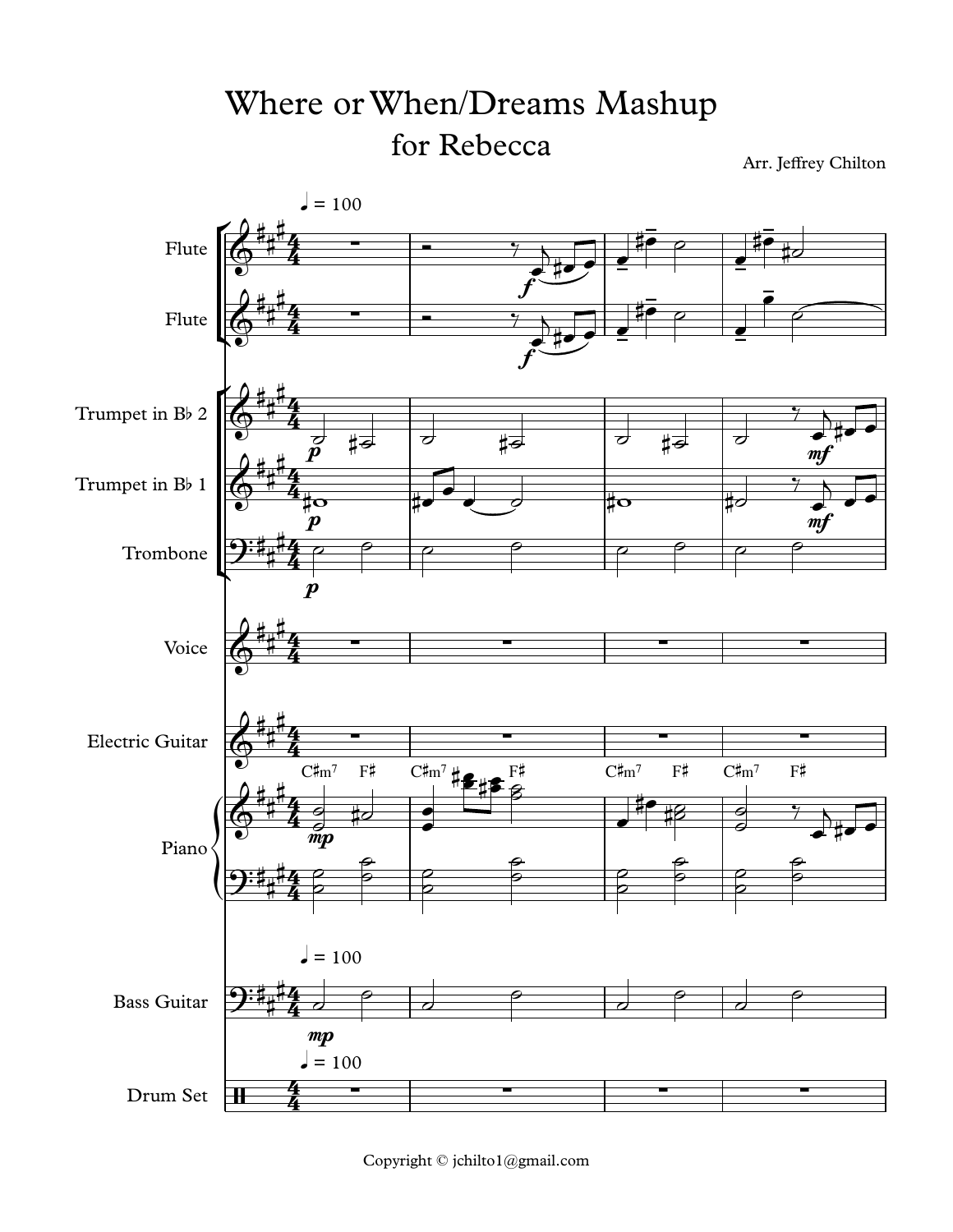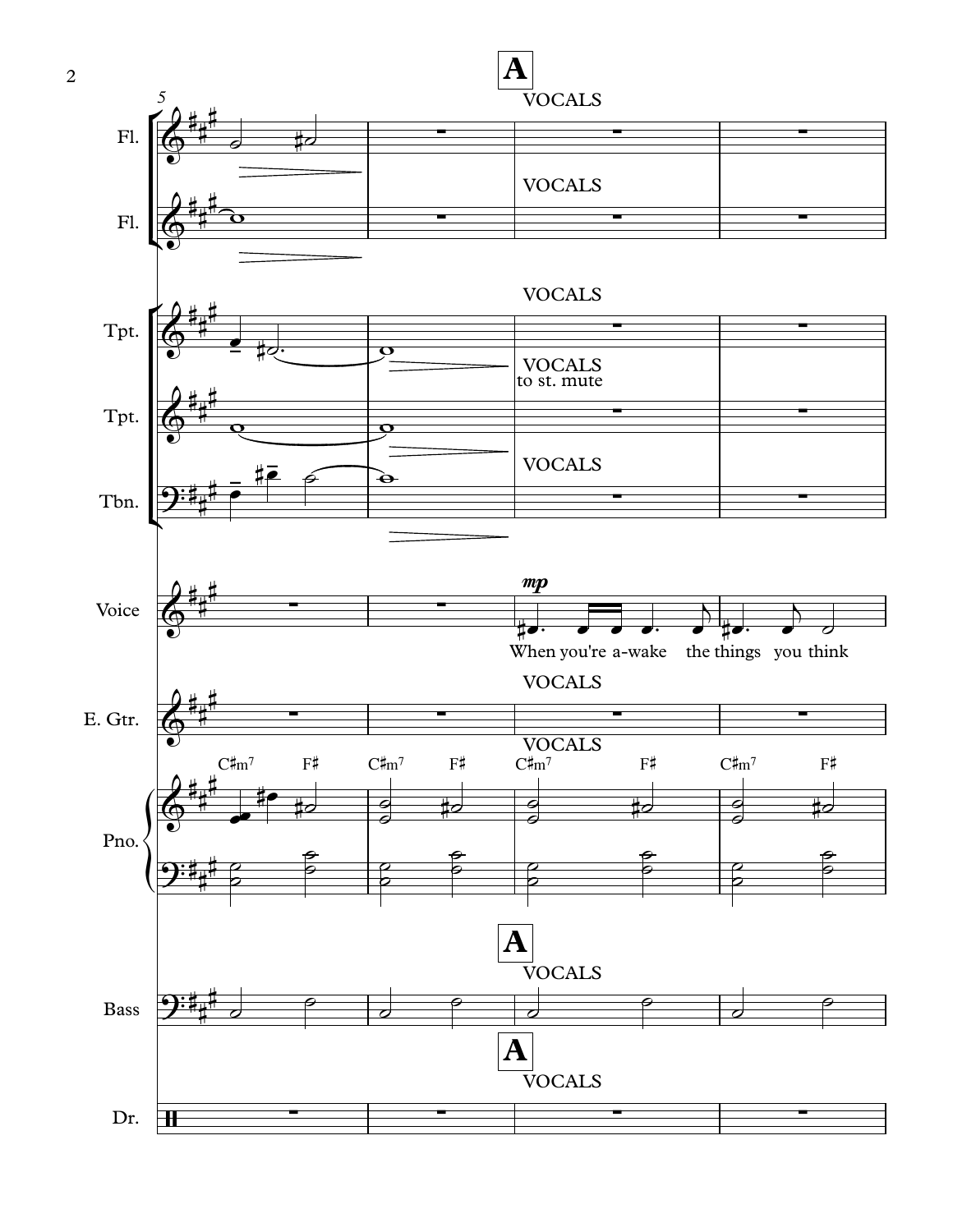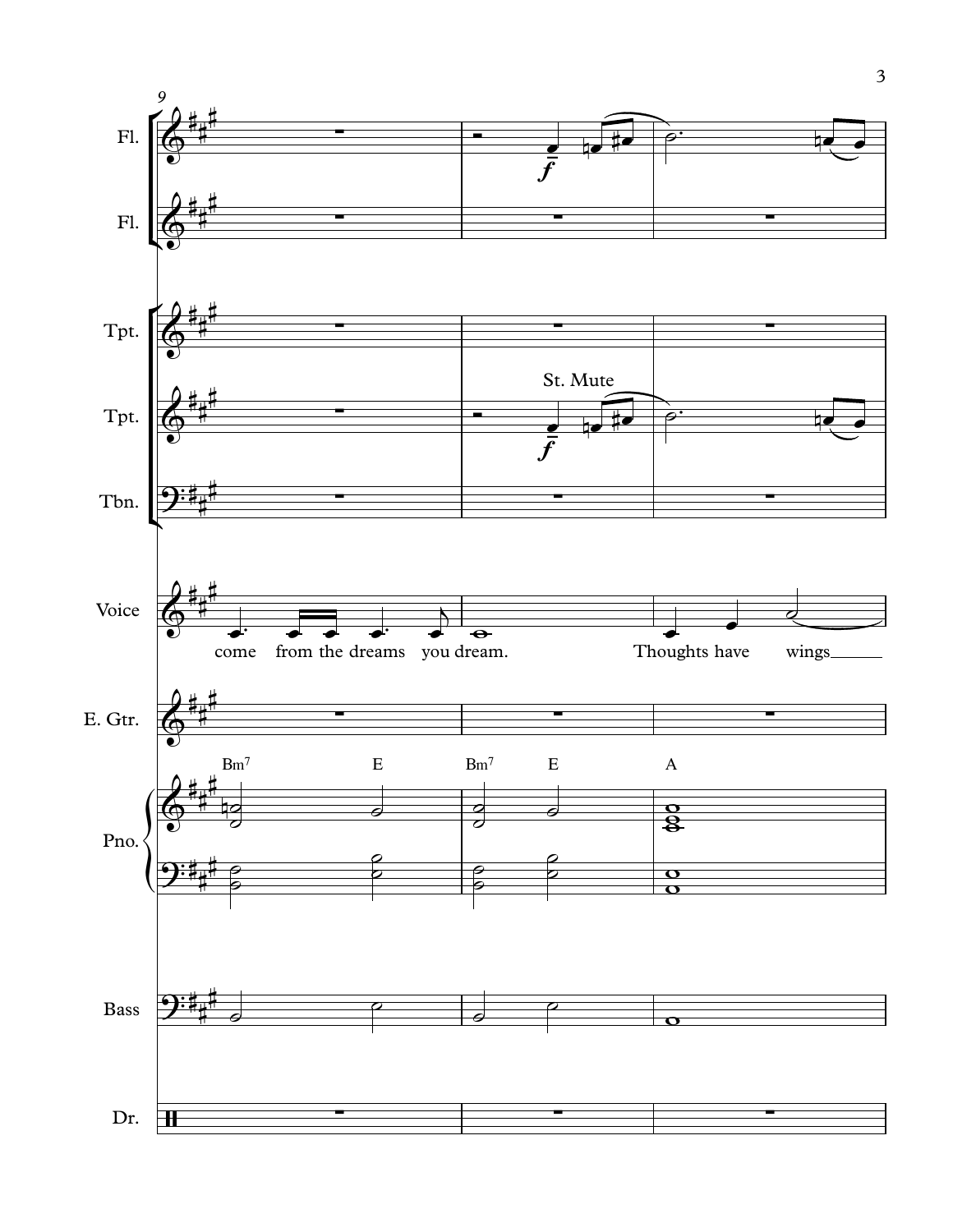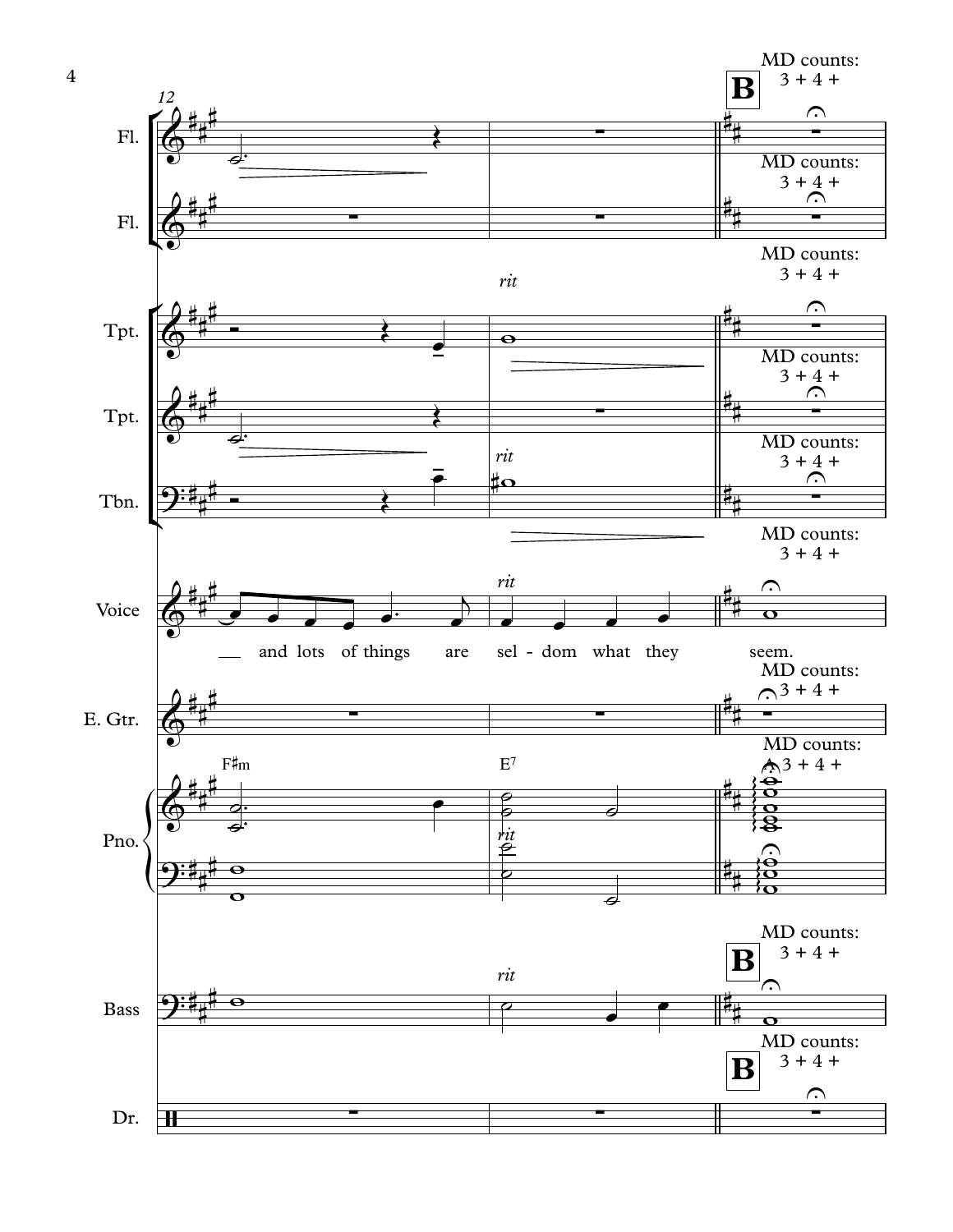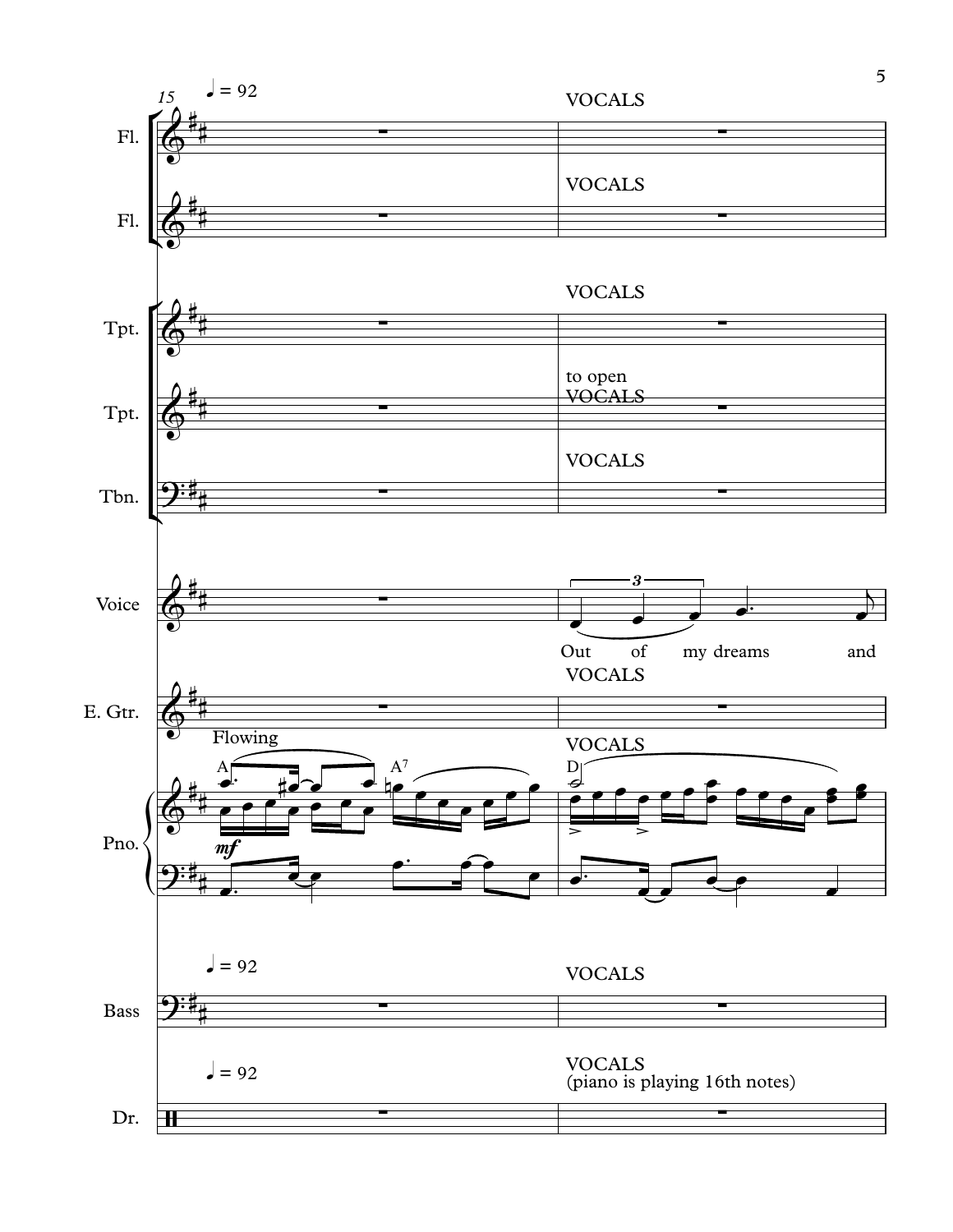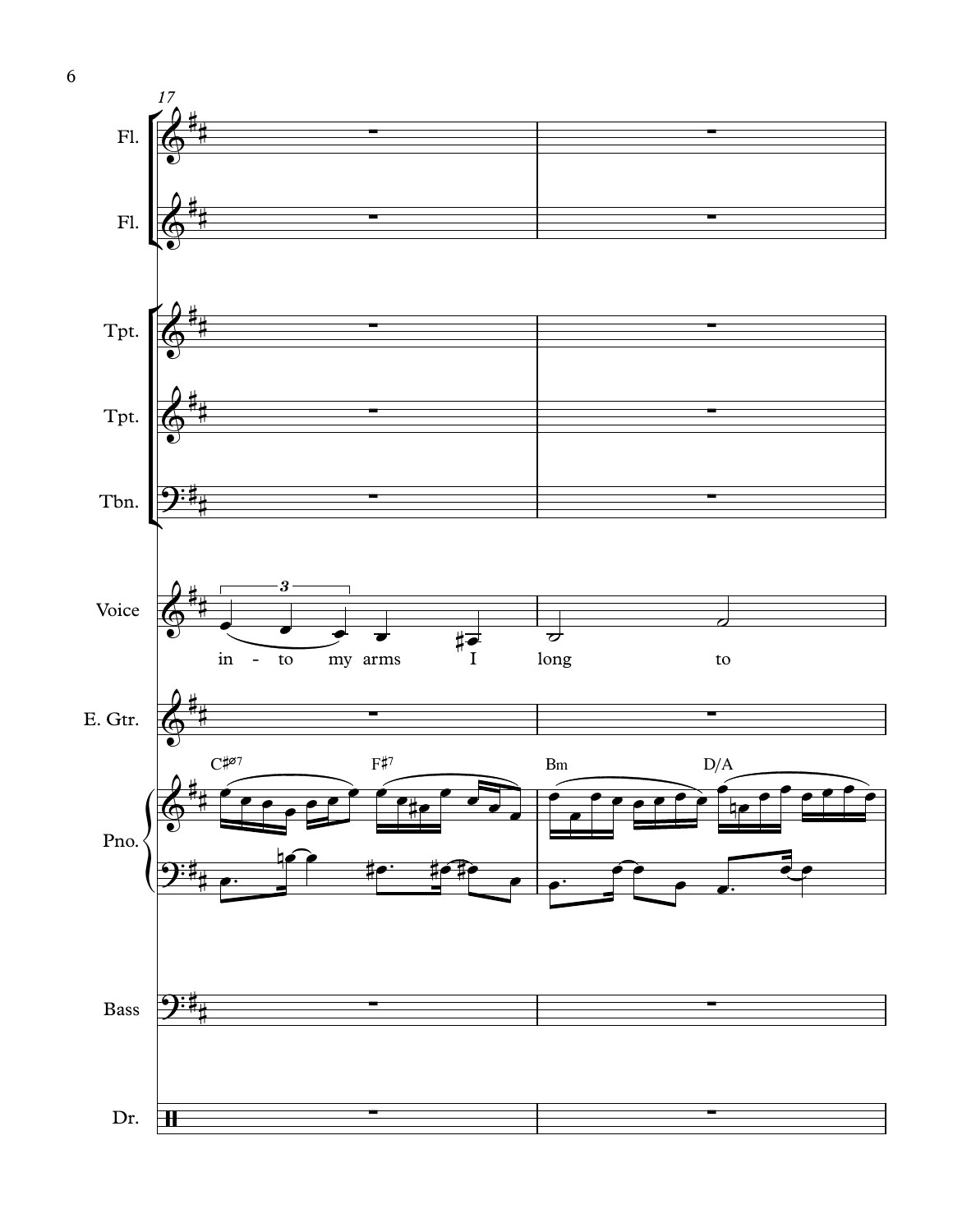

 $\sqrt{7}$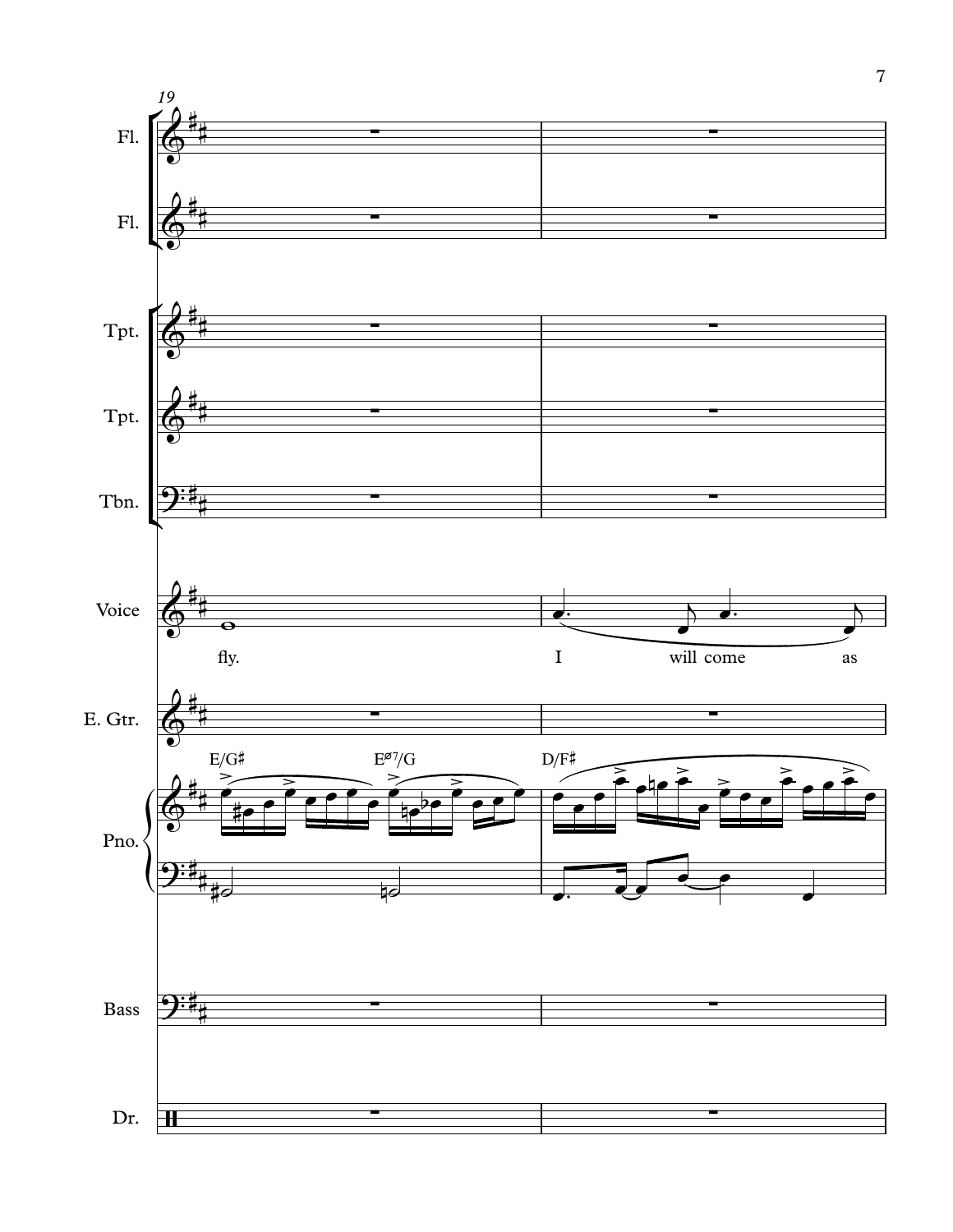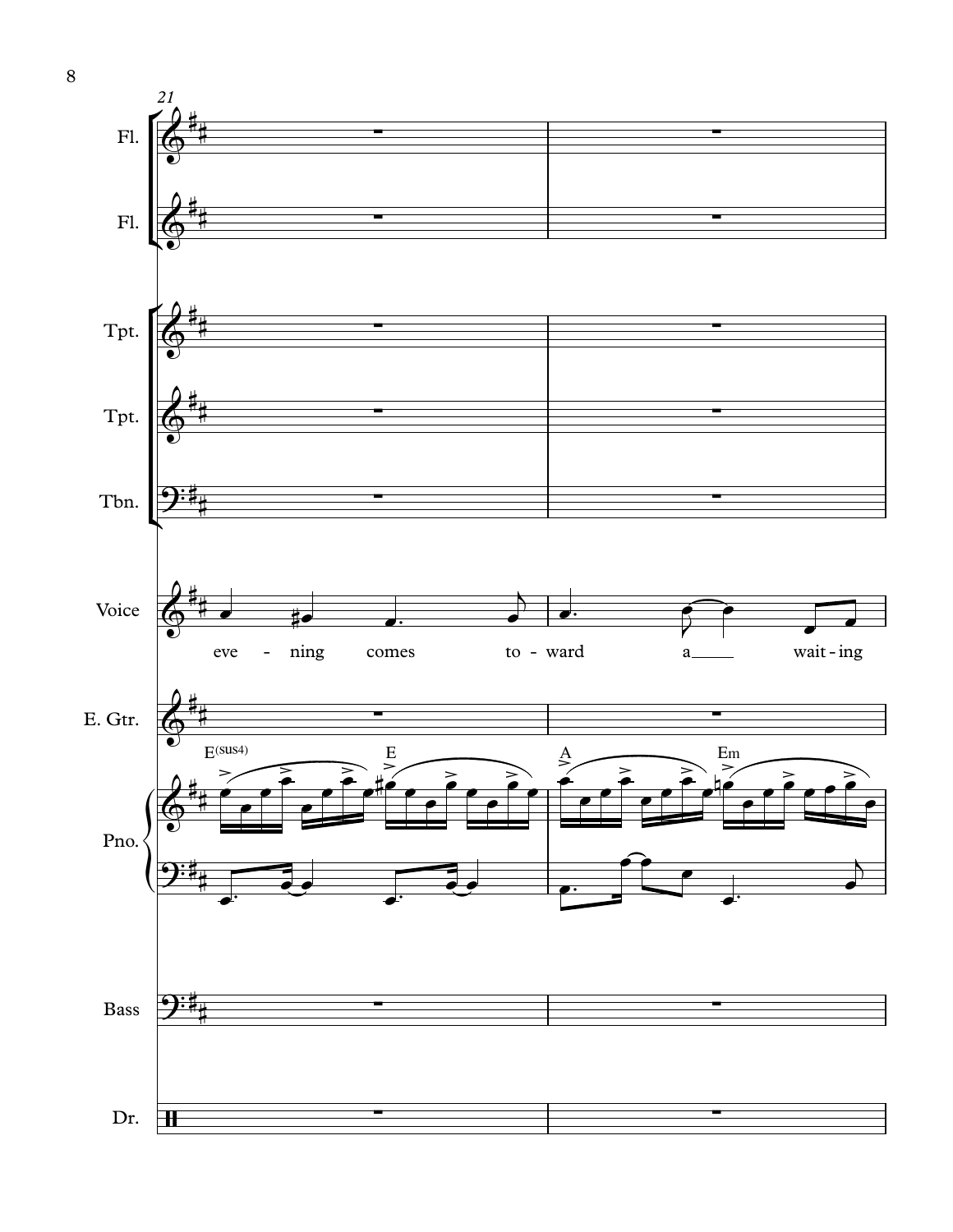

 $\boldsymbol{9}$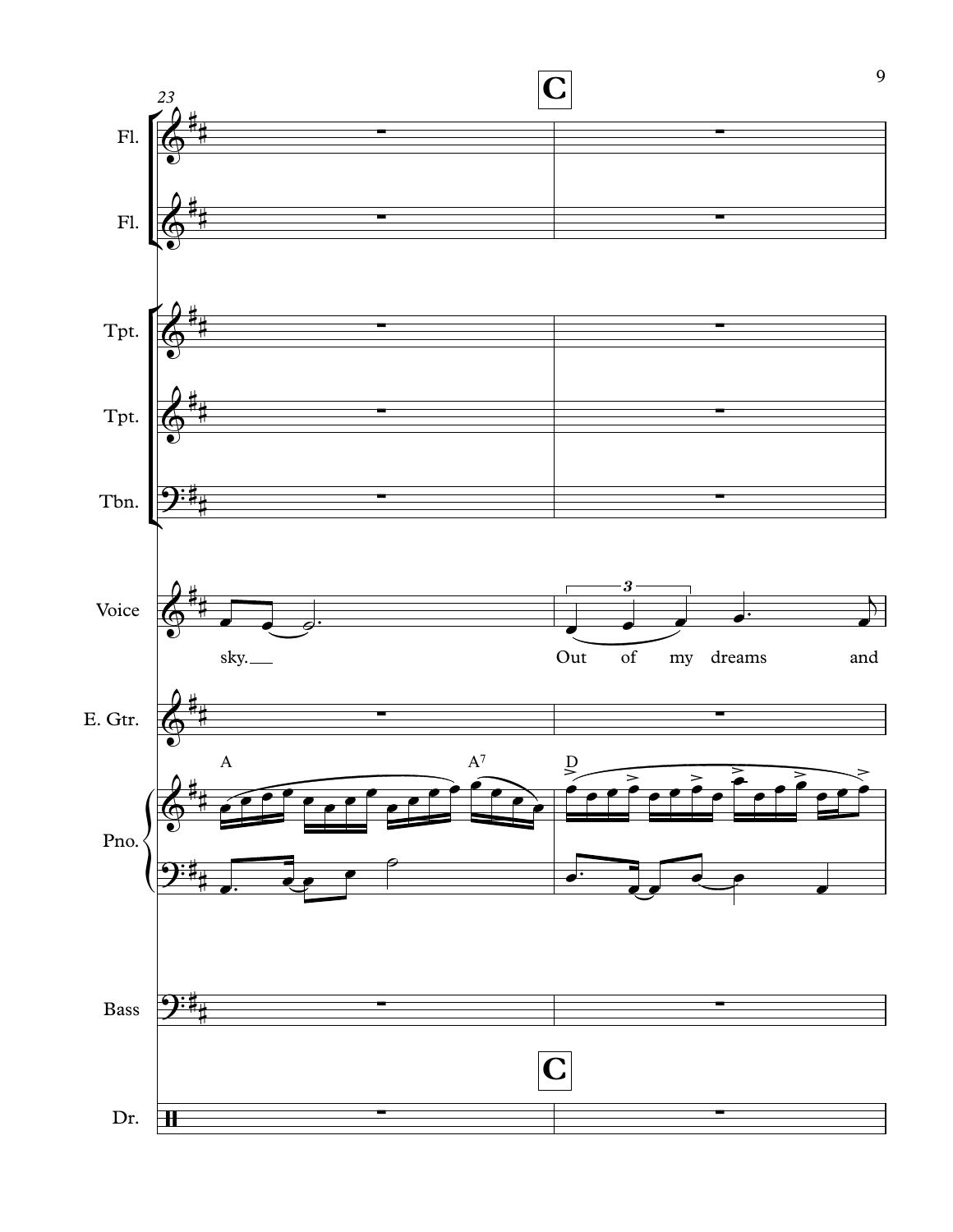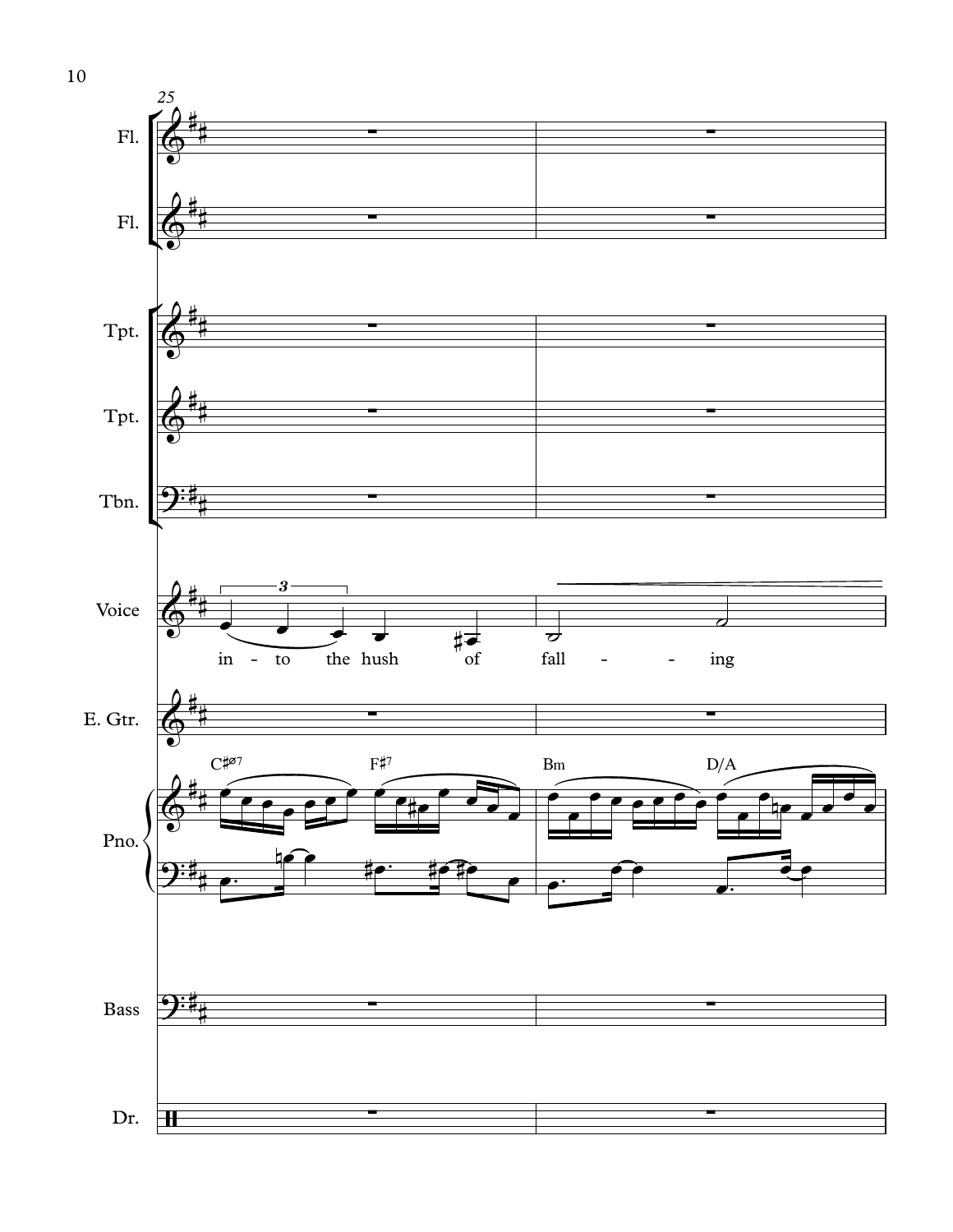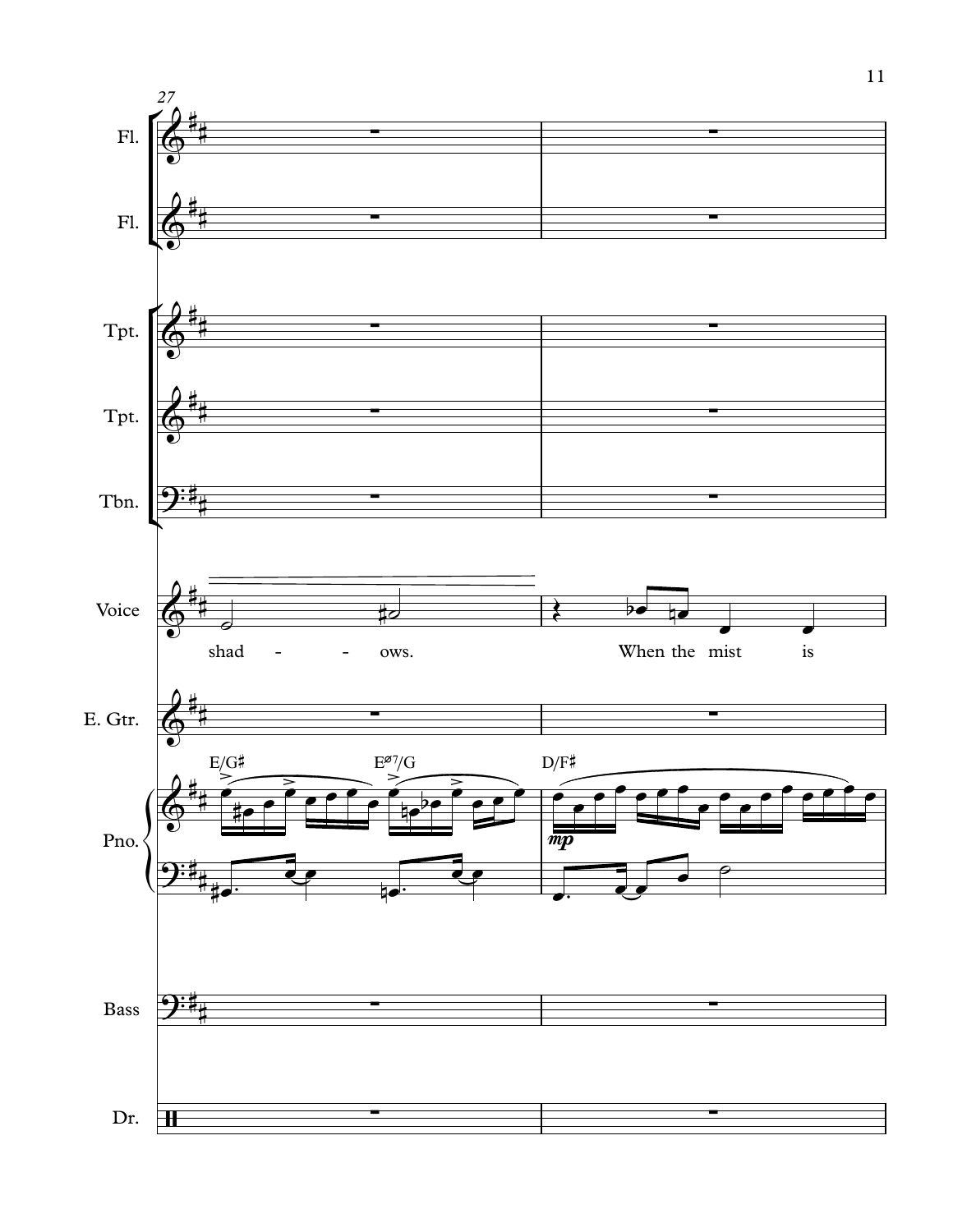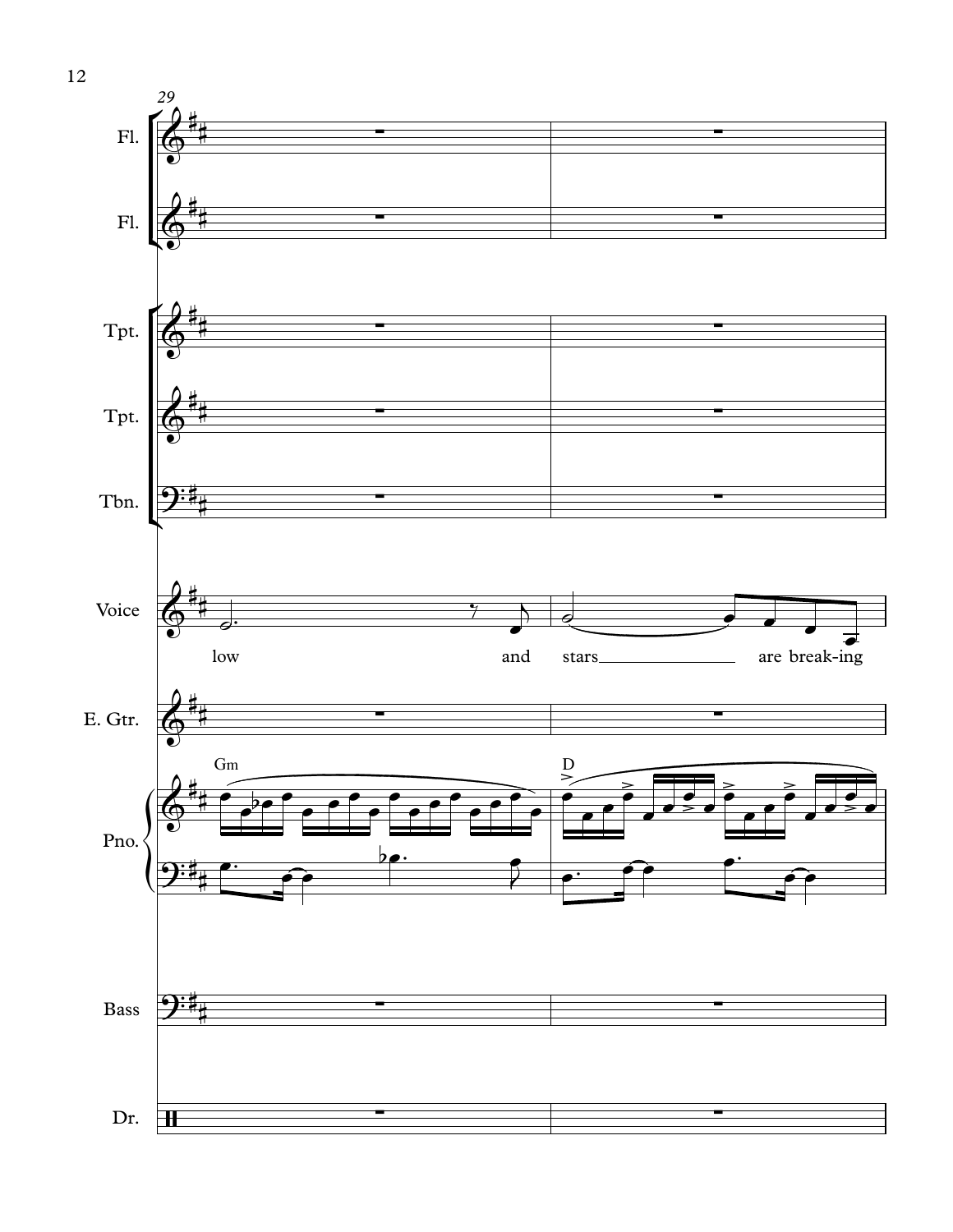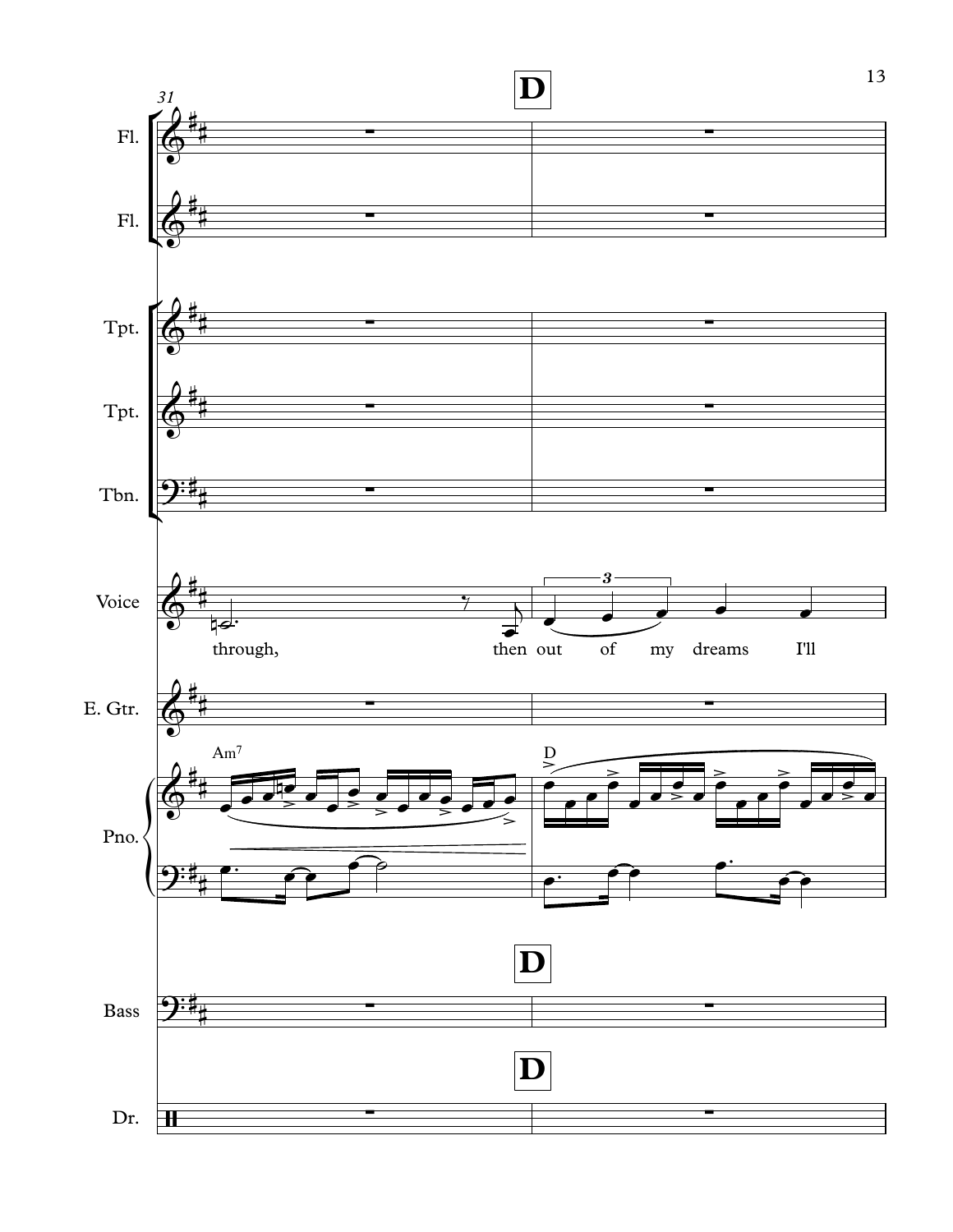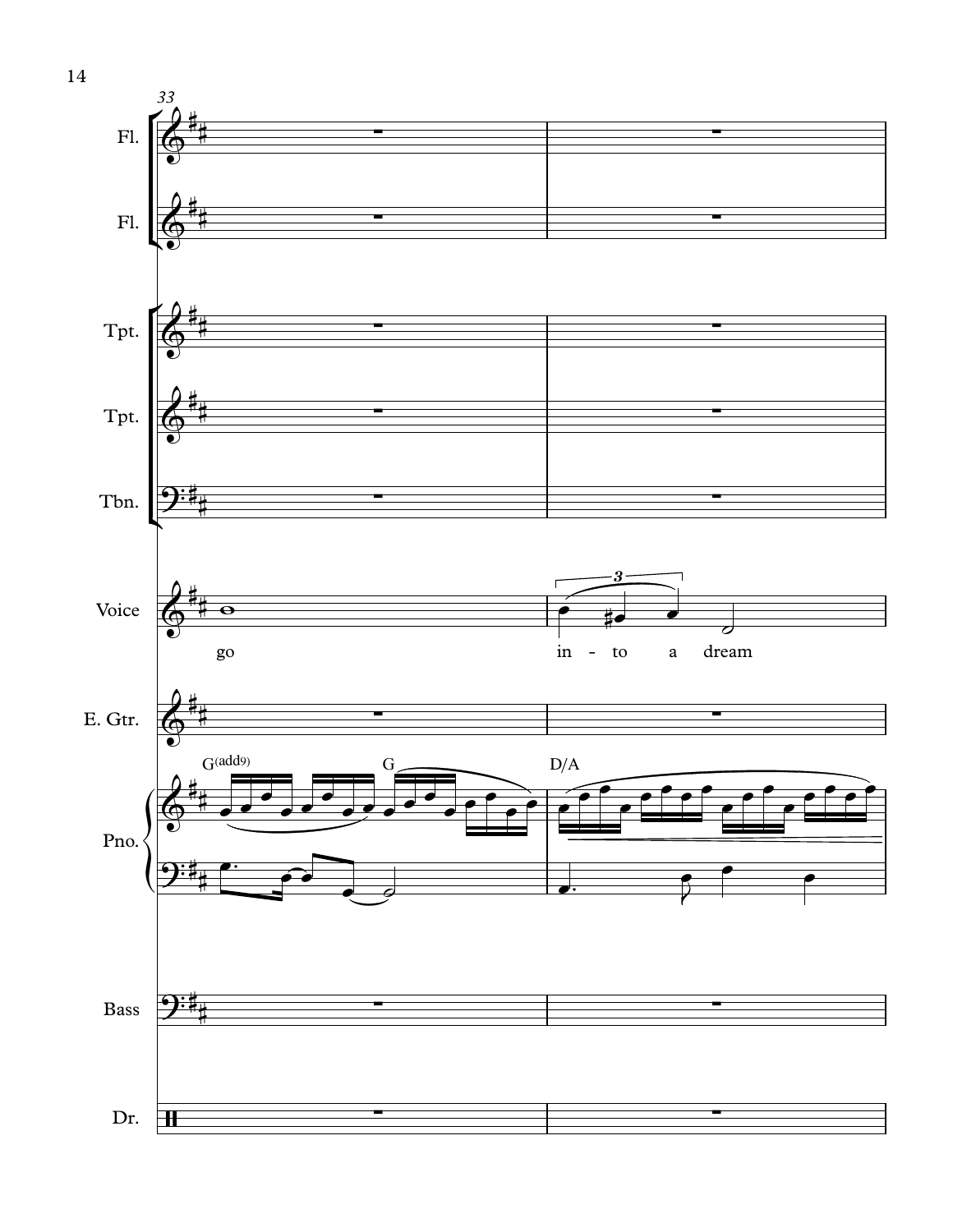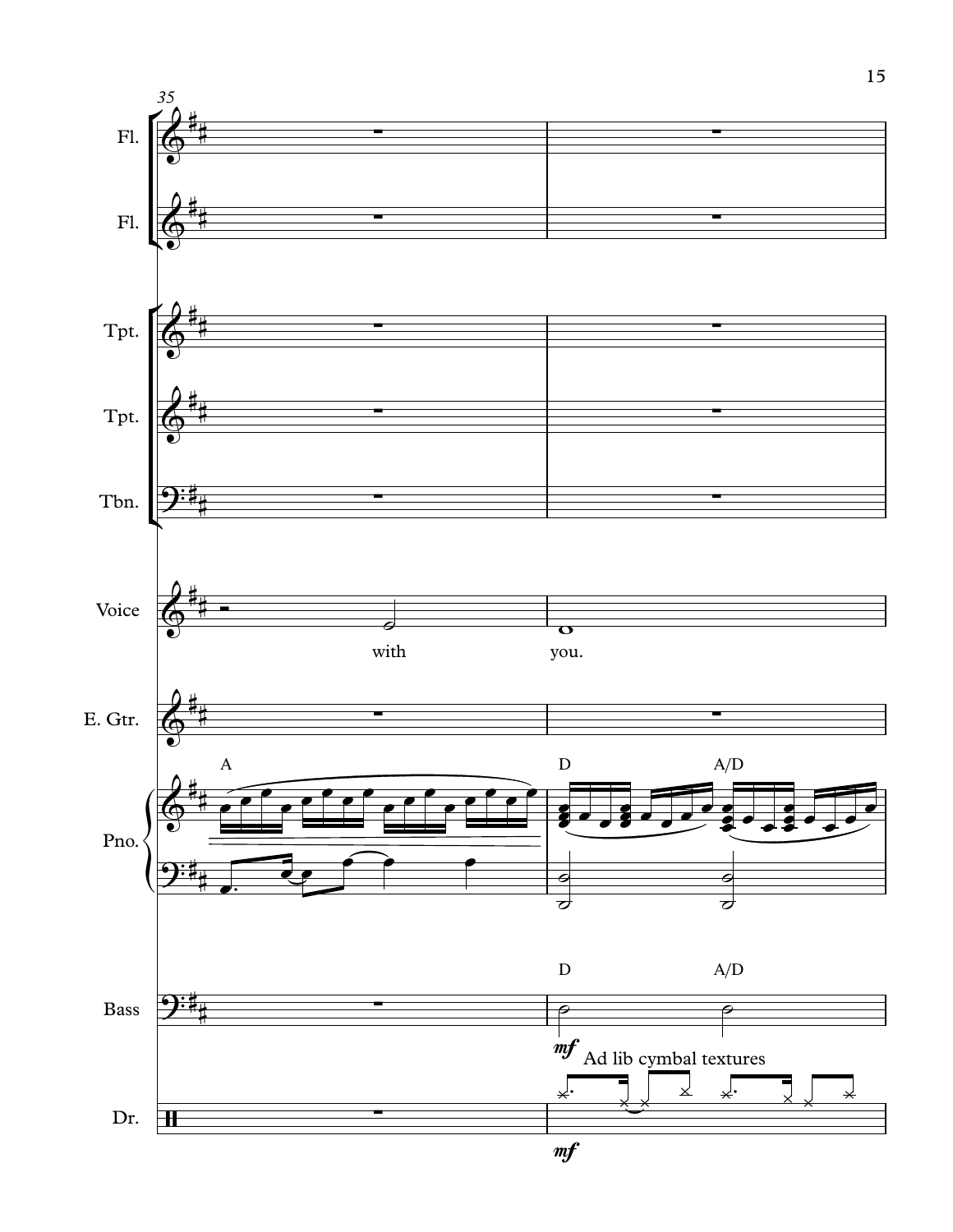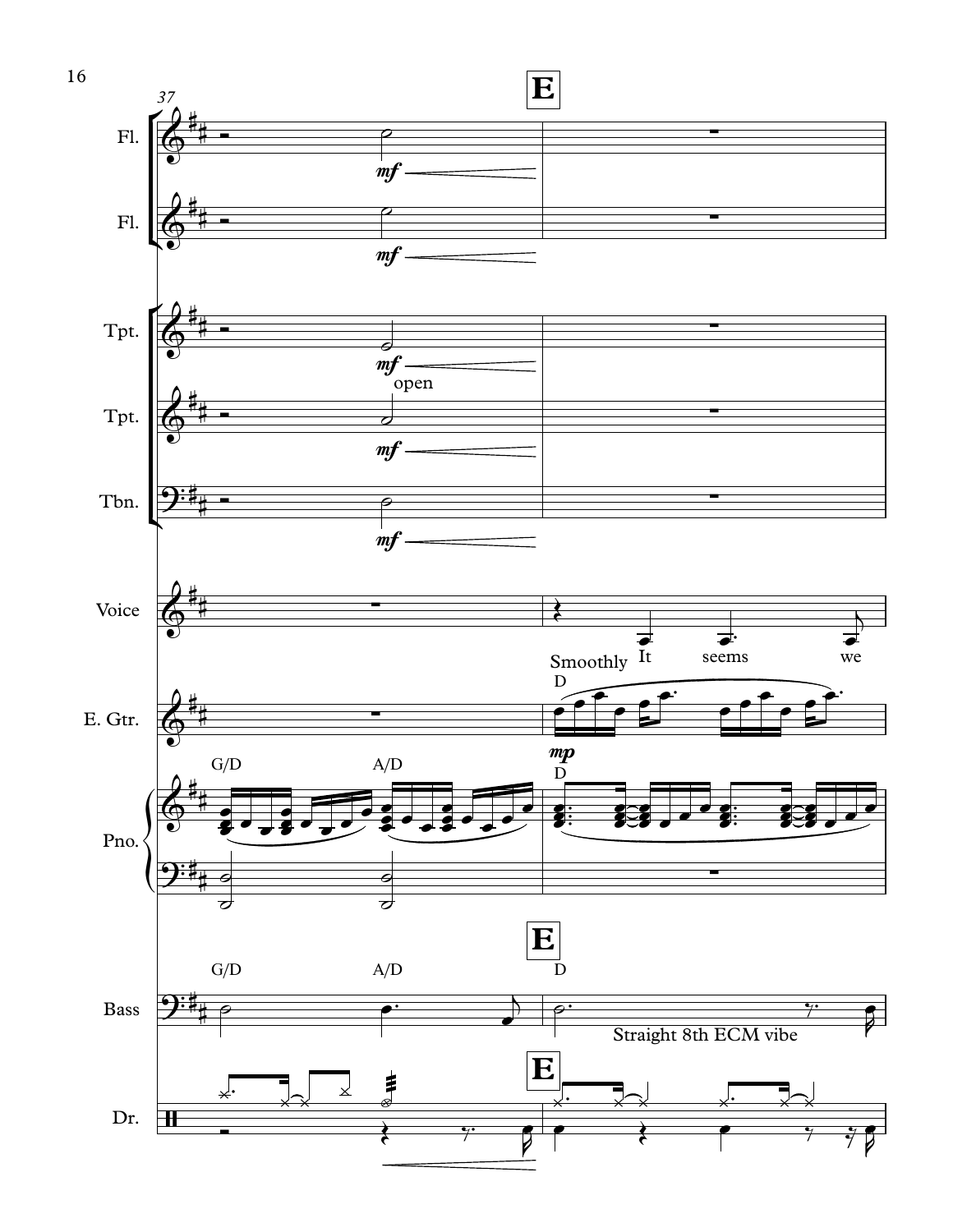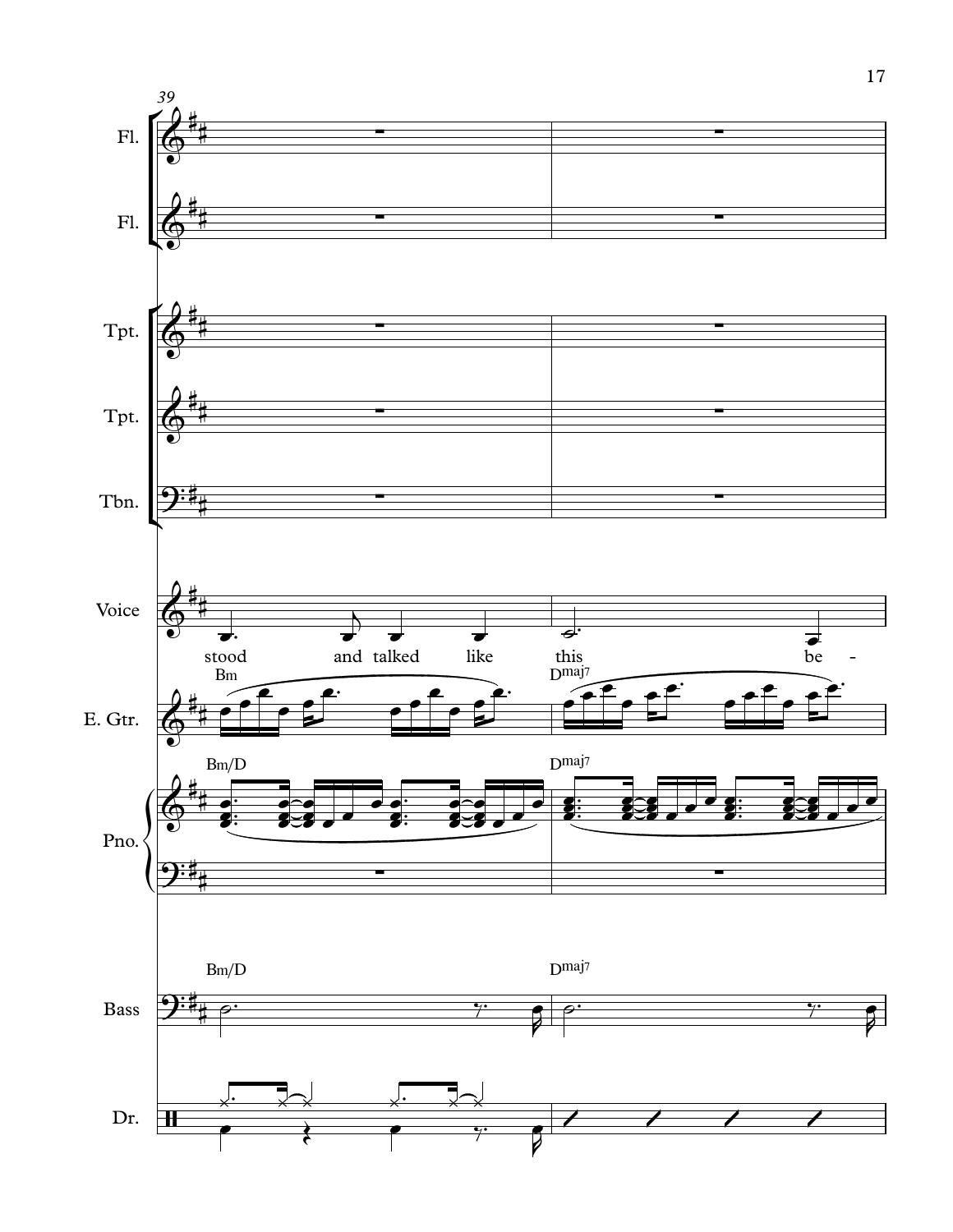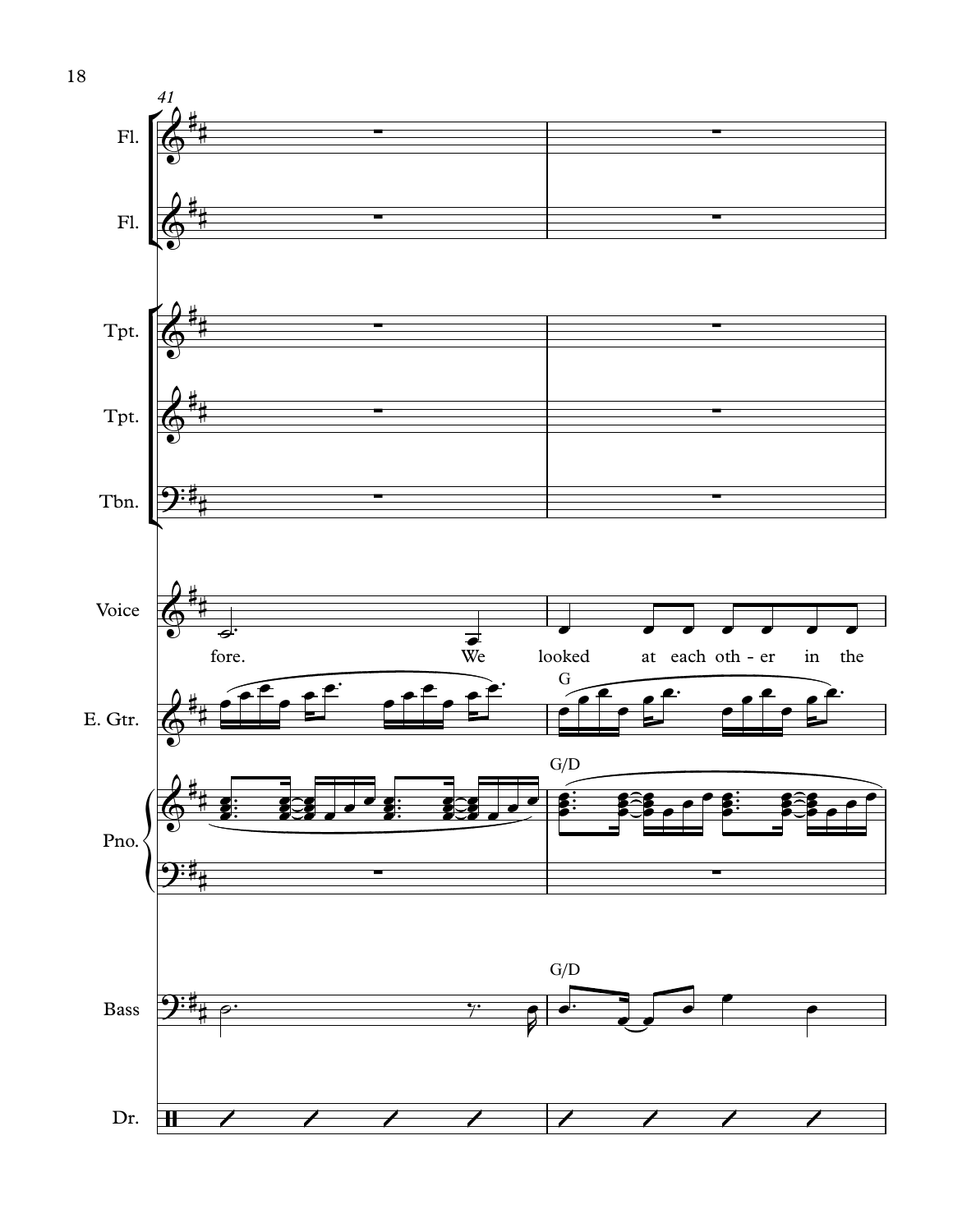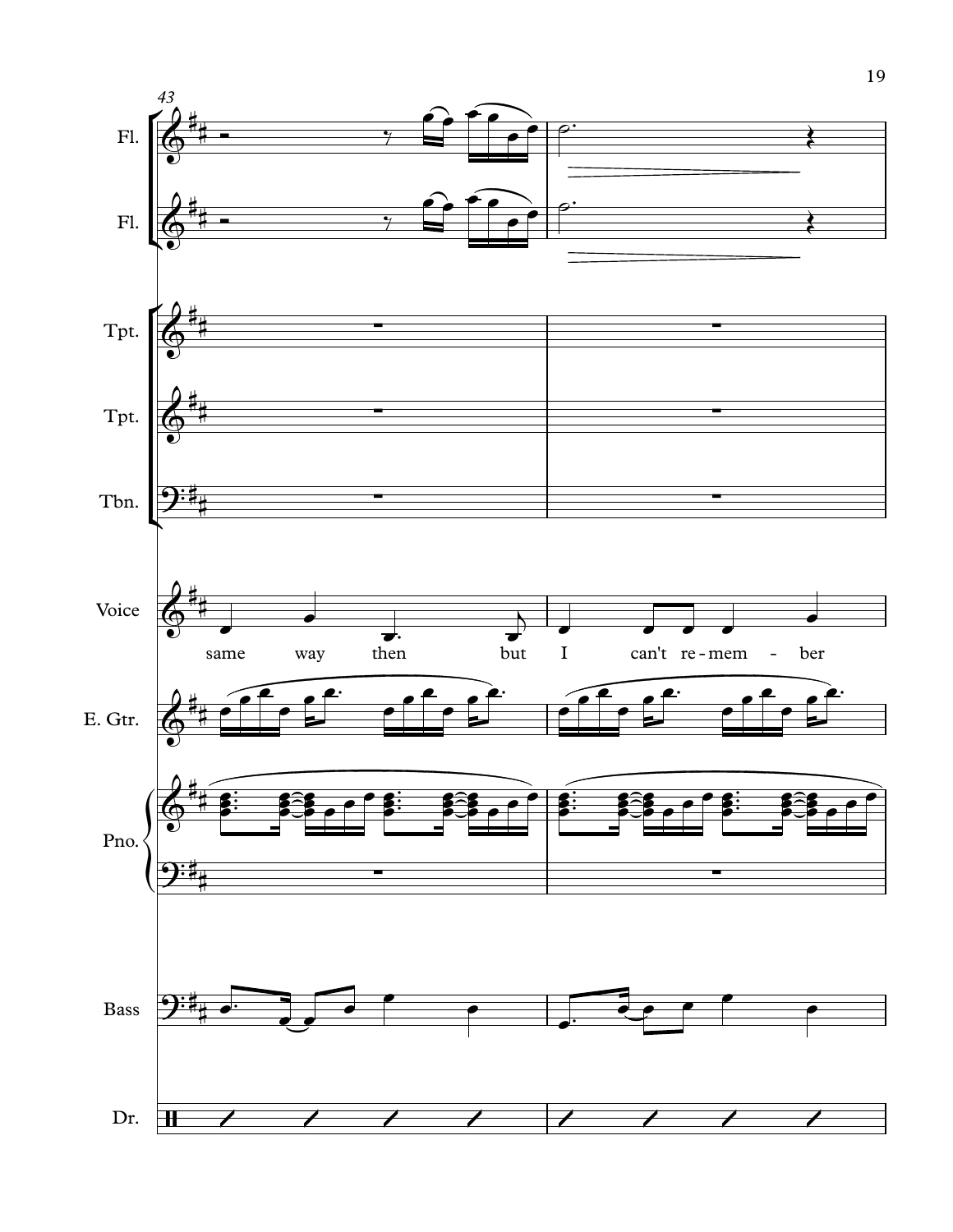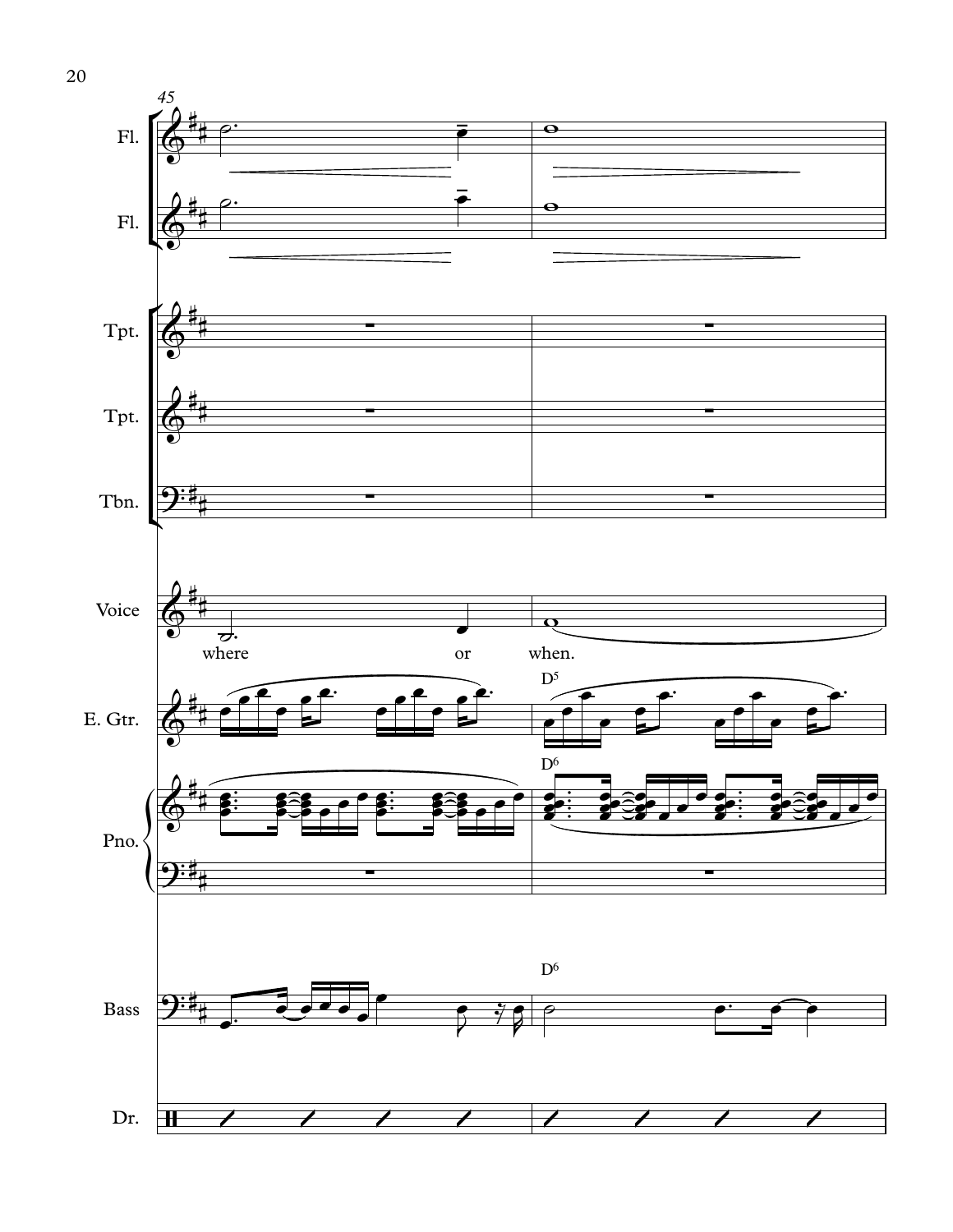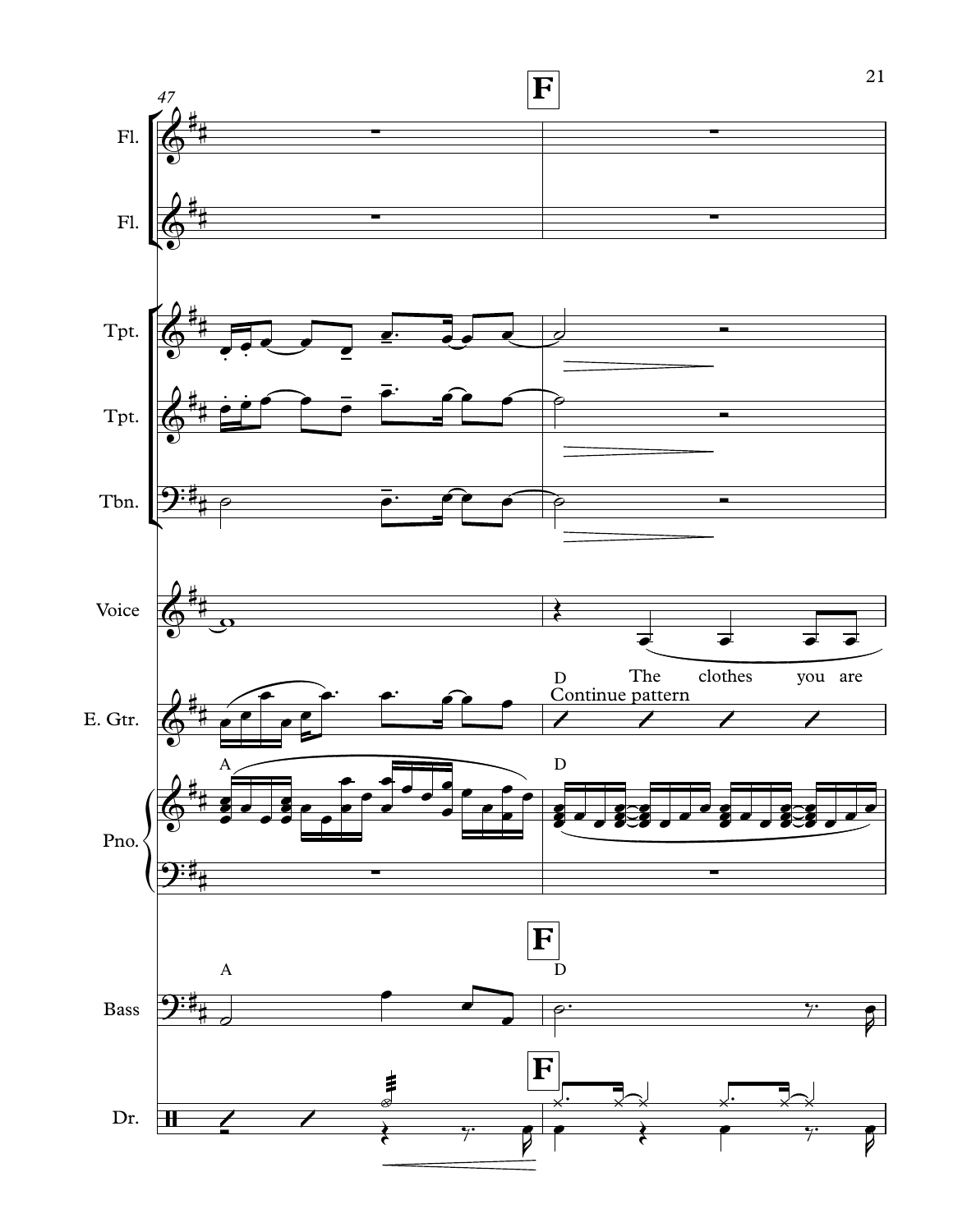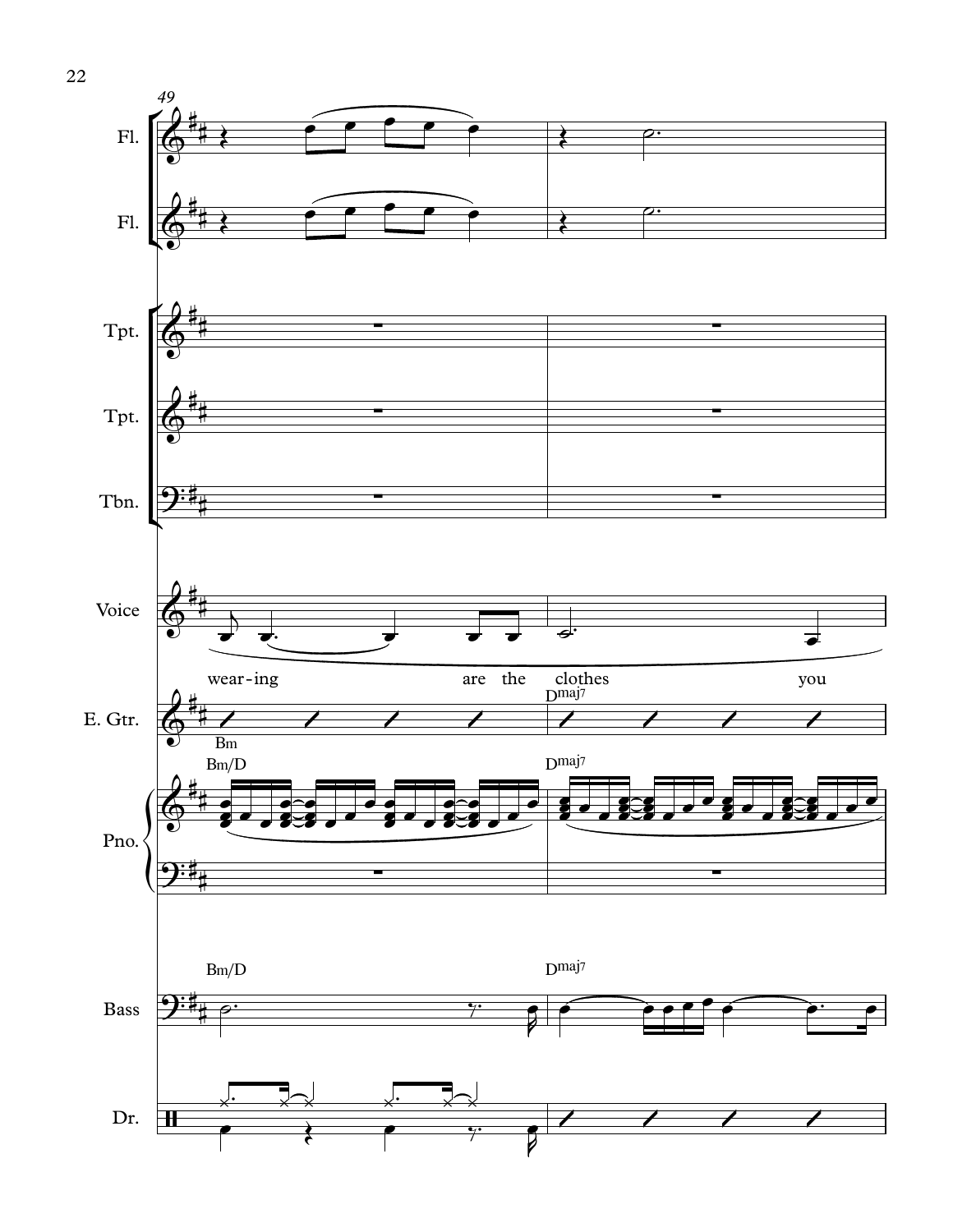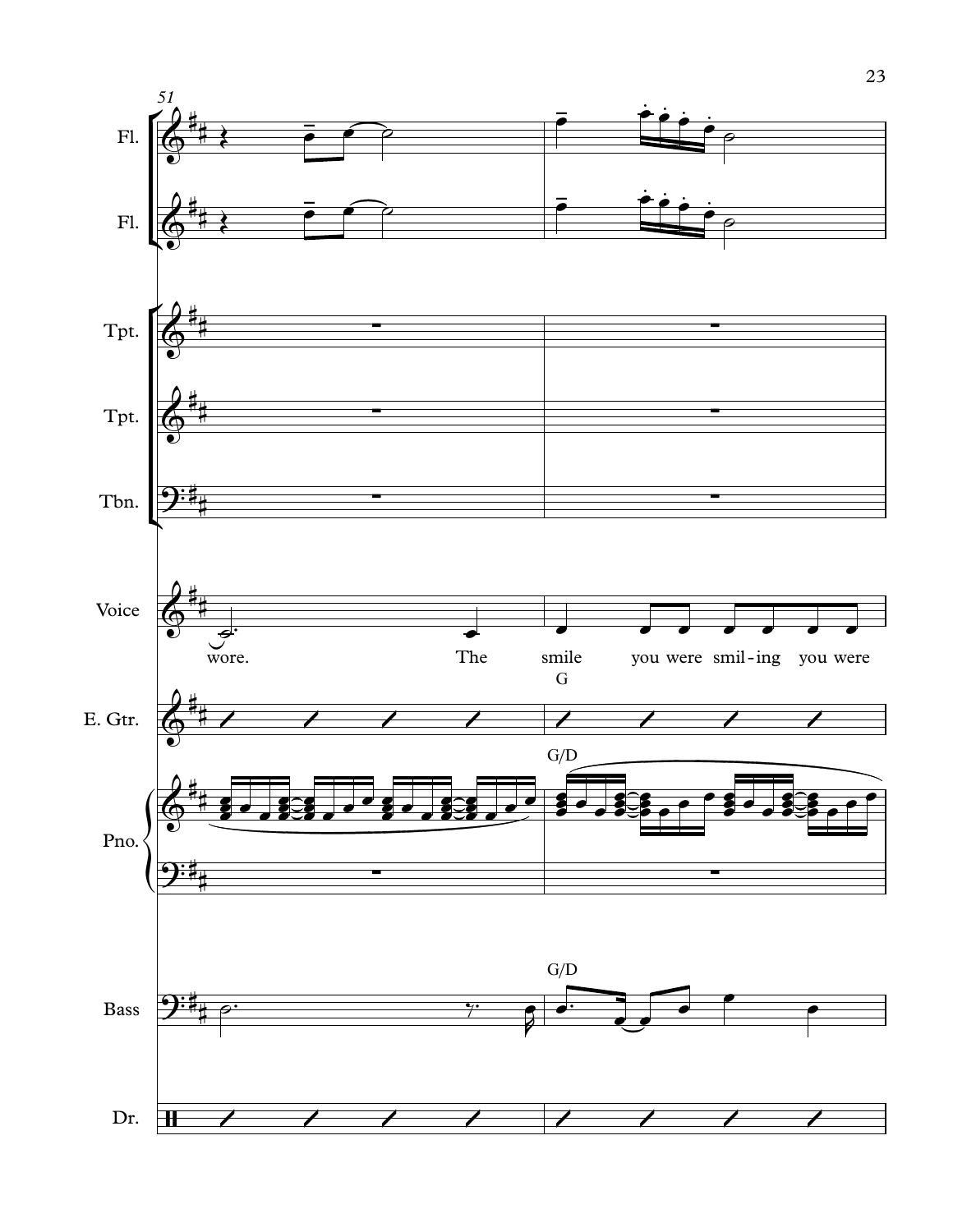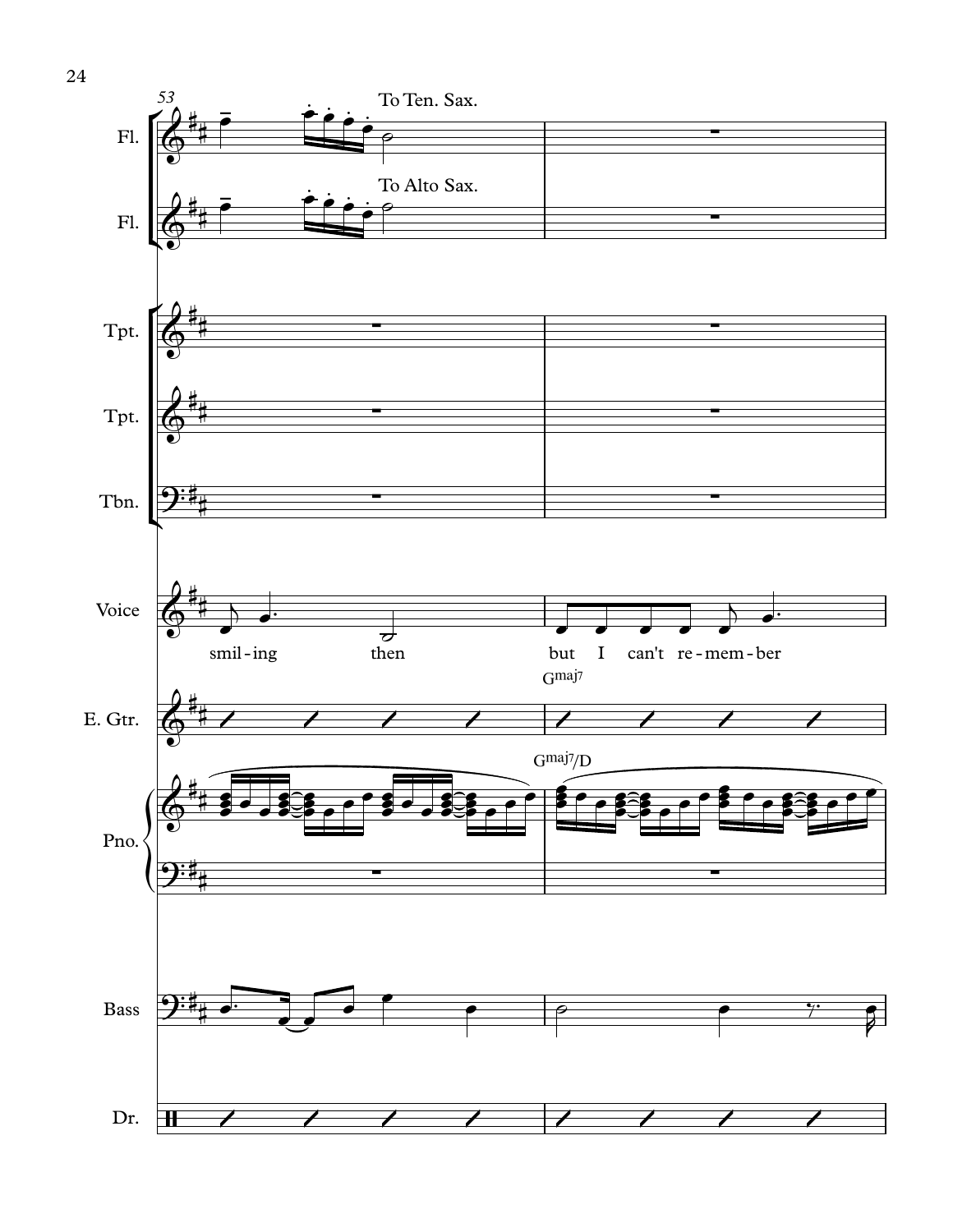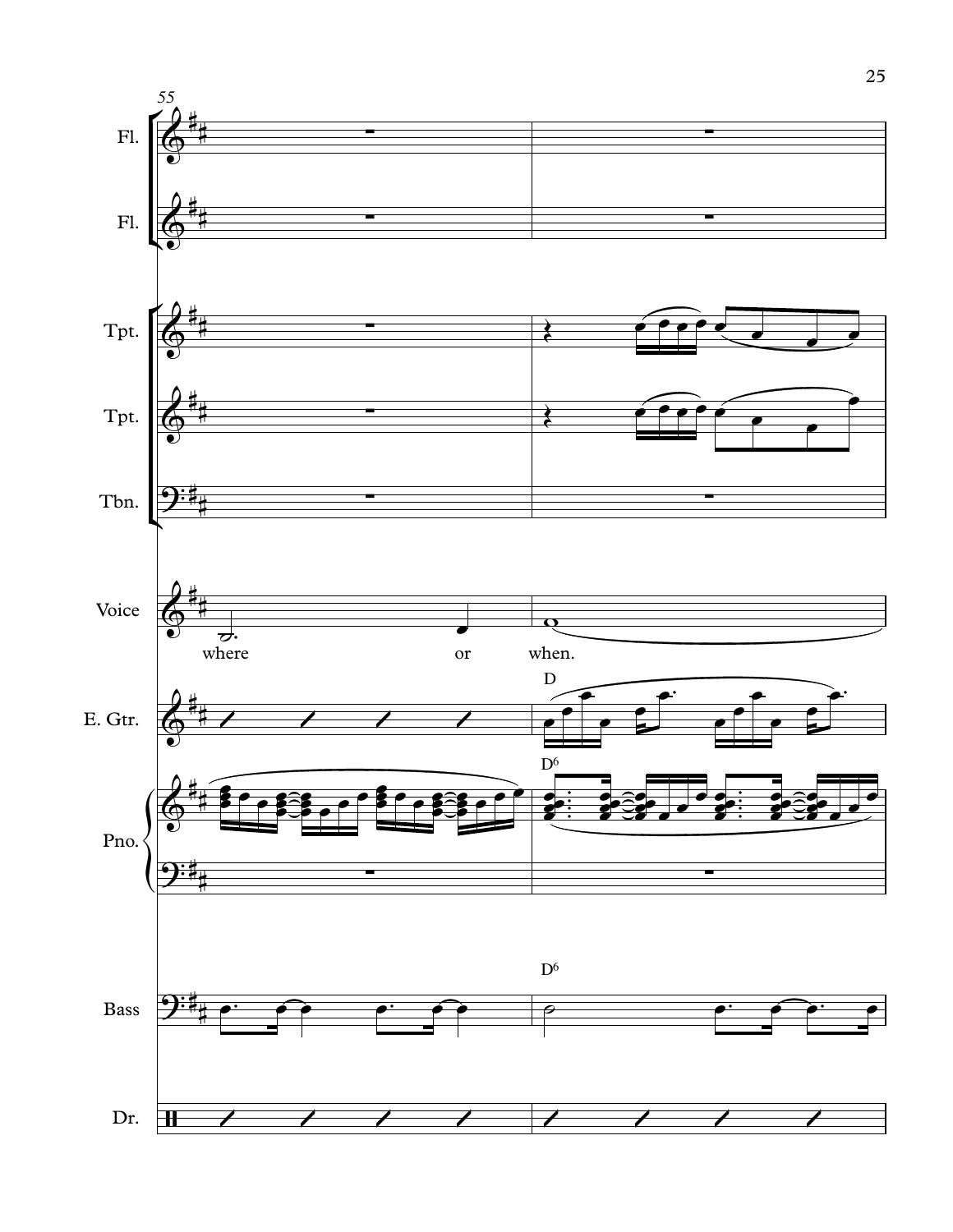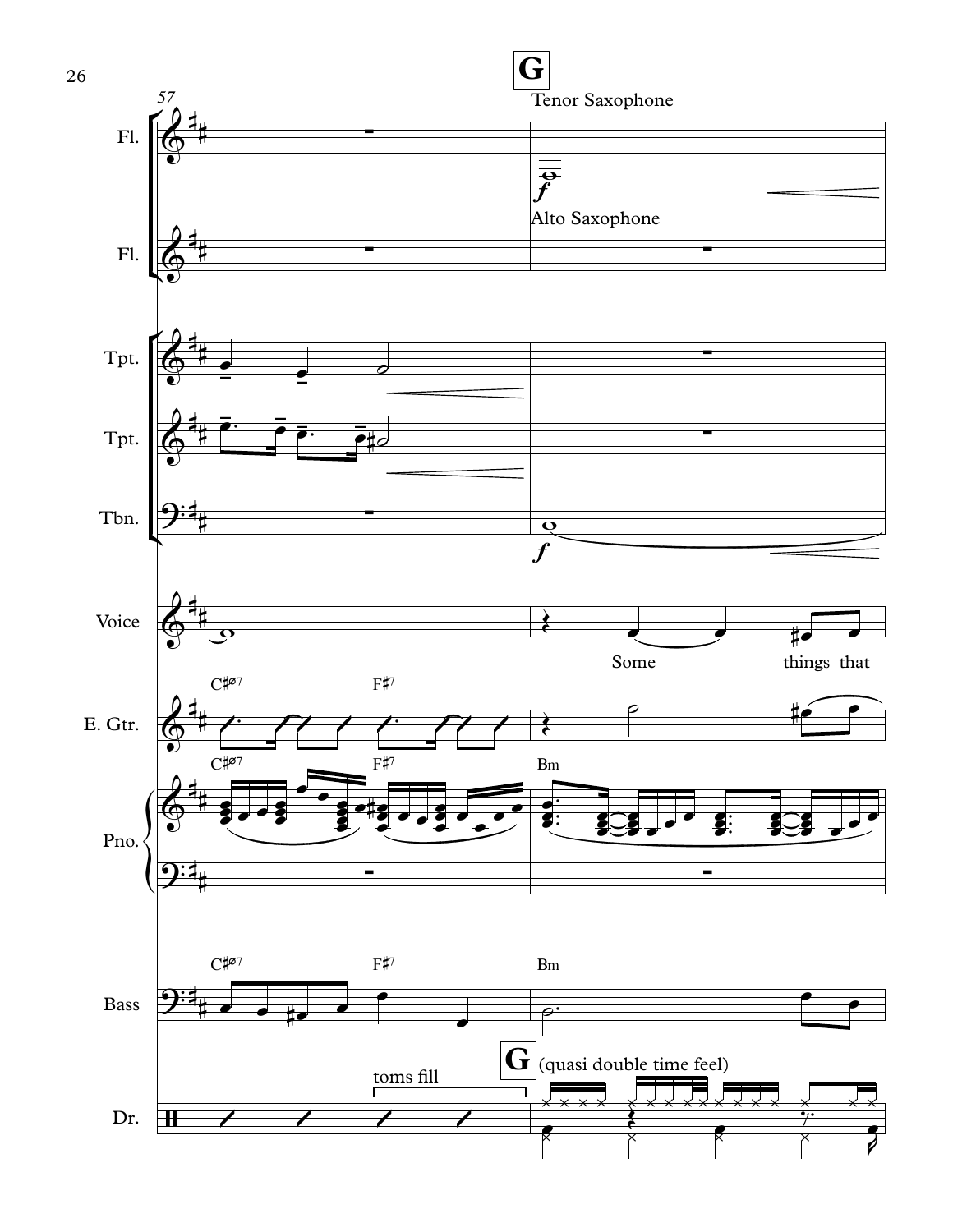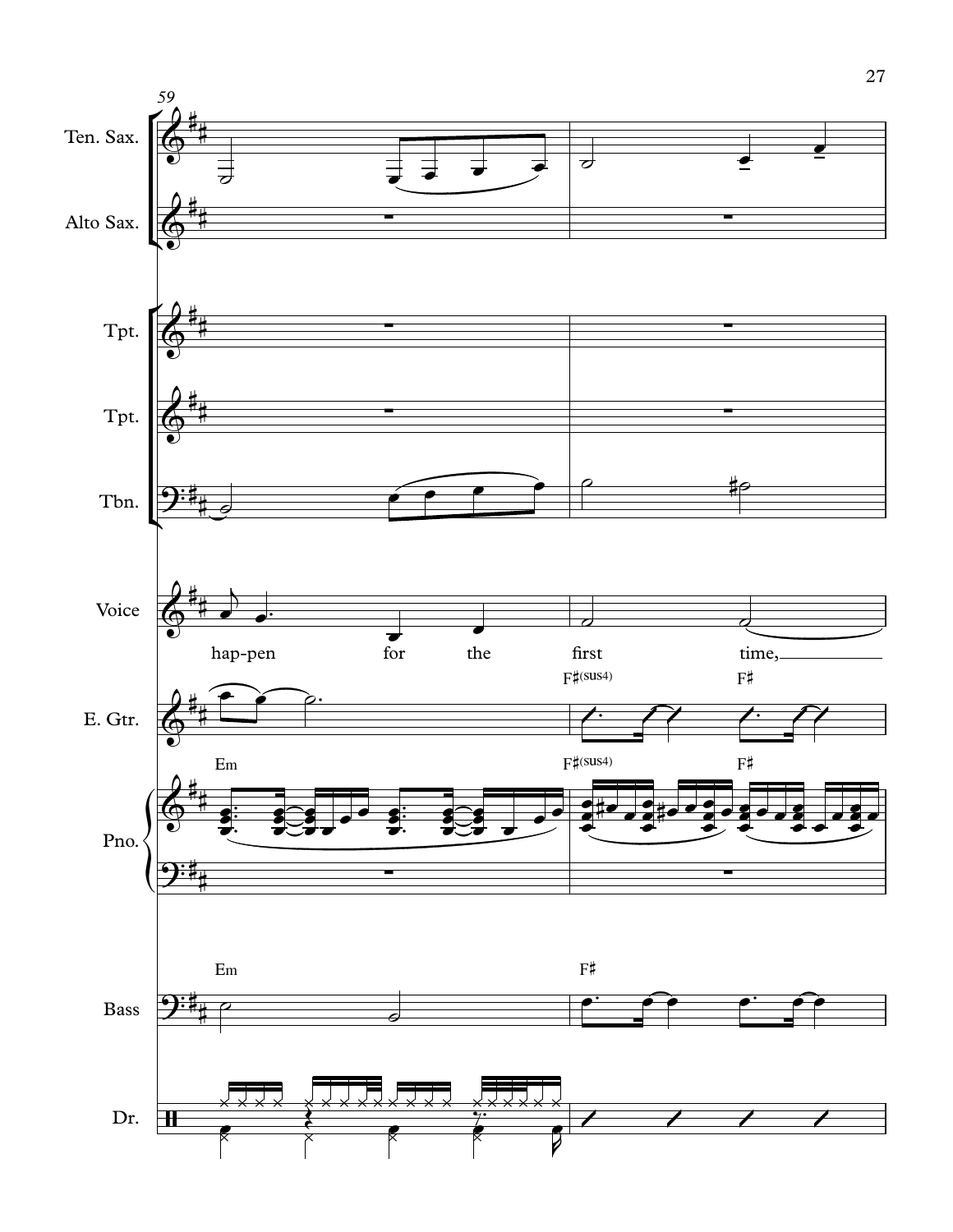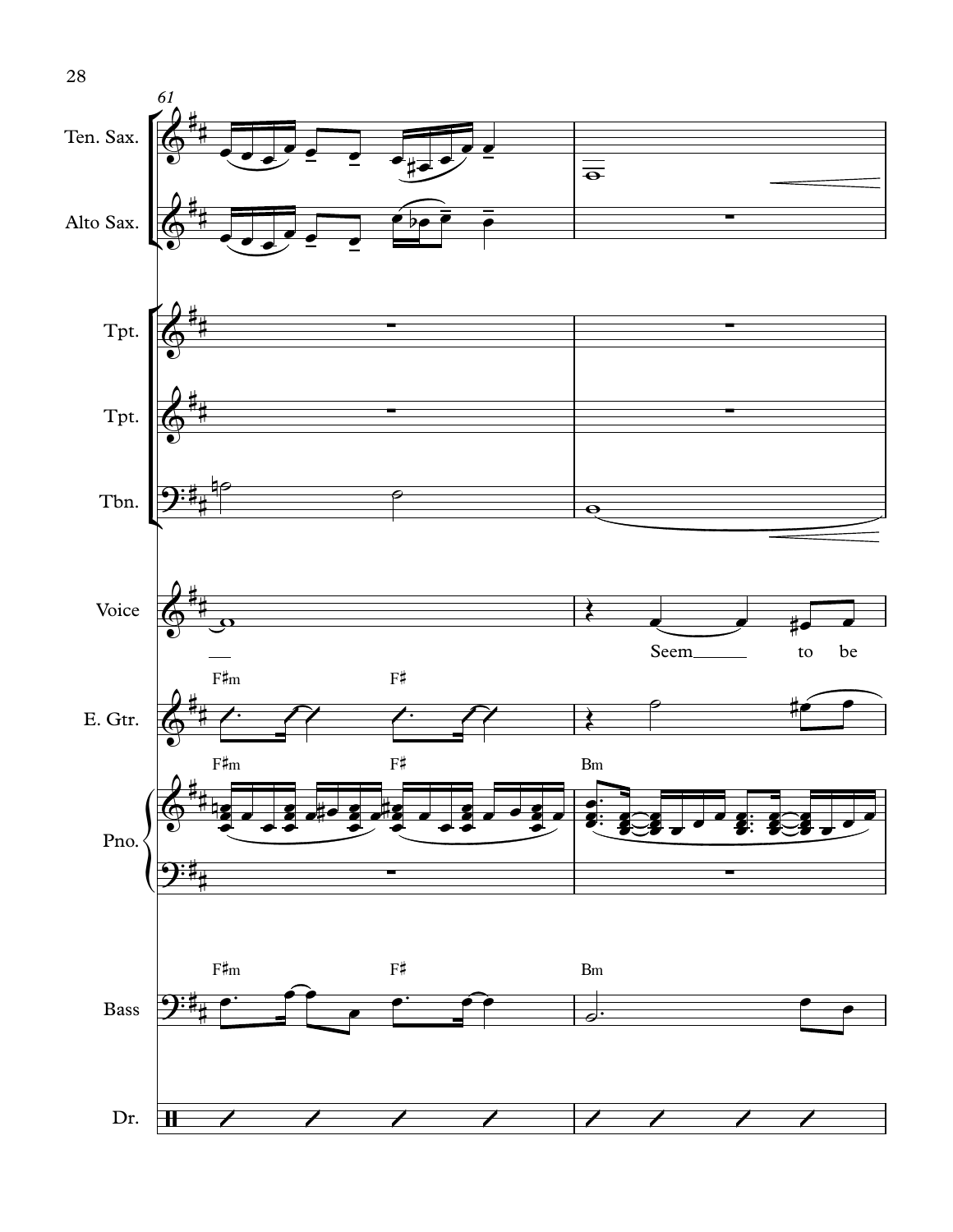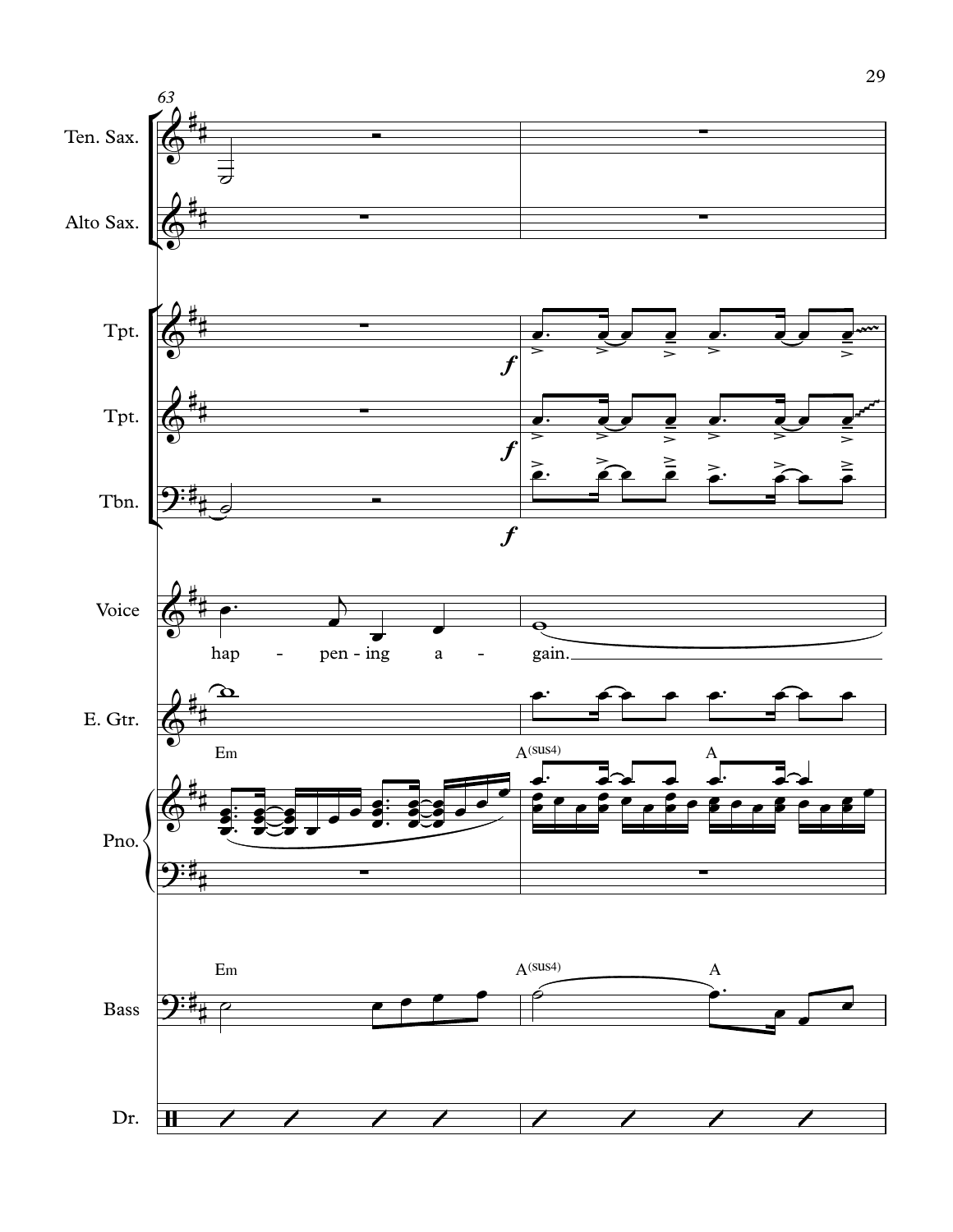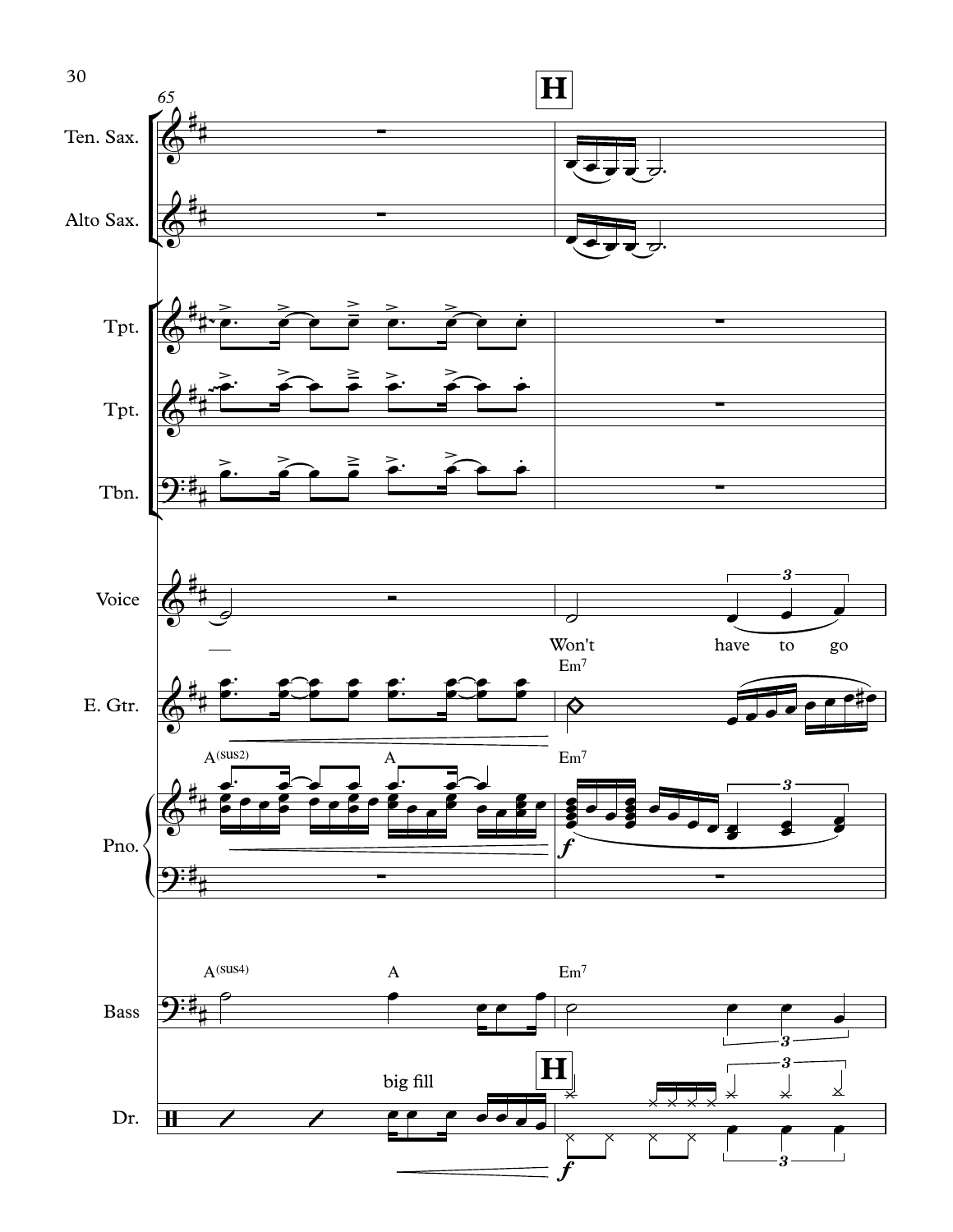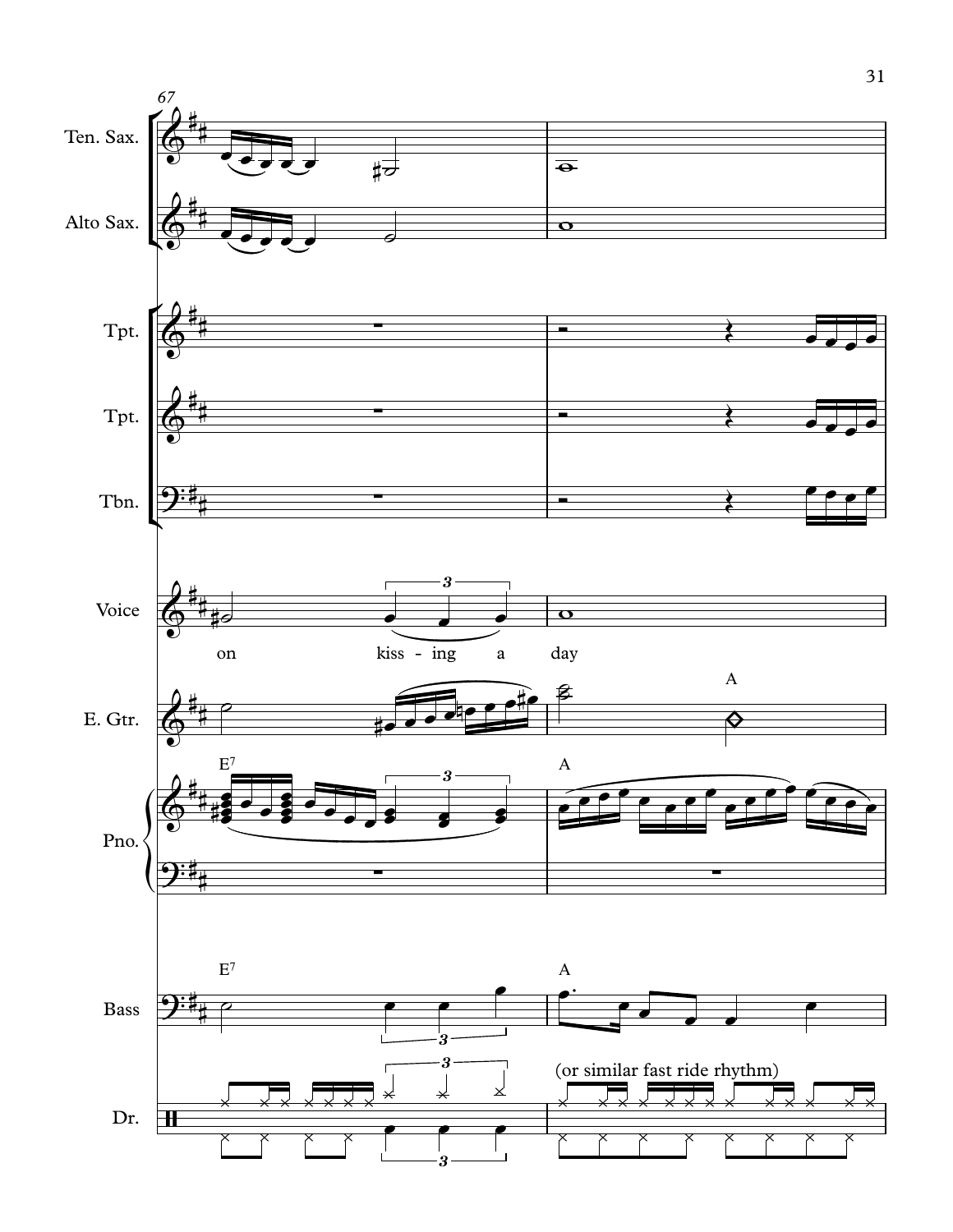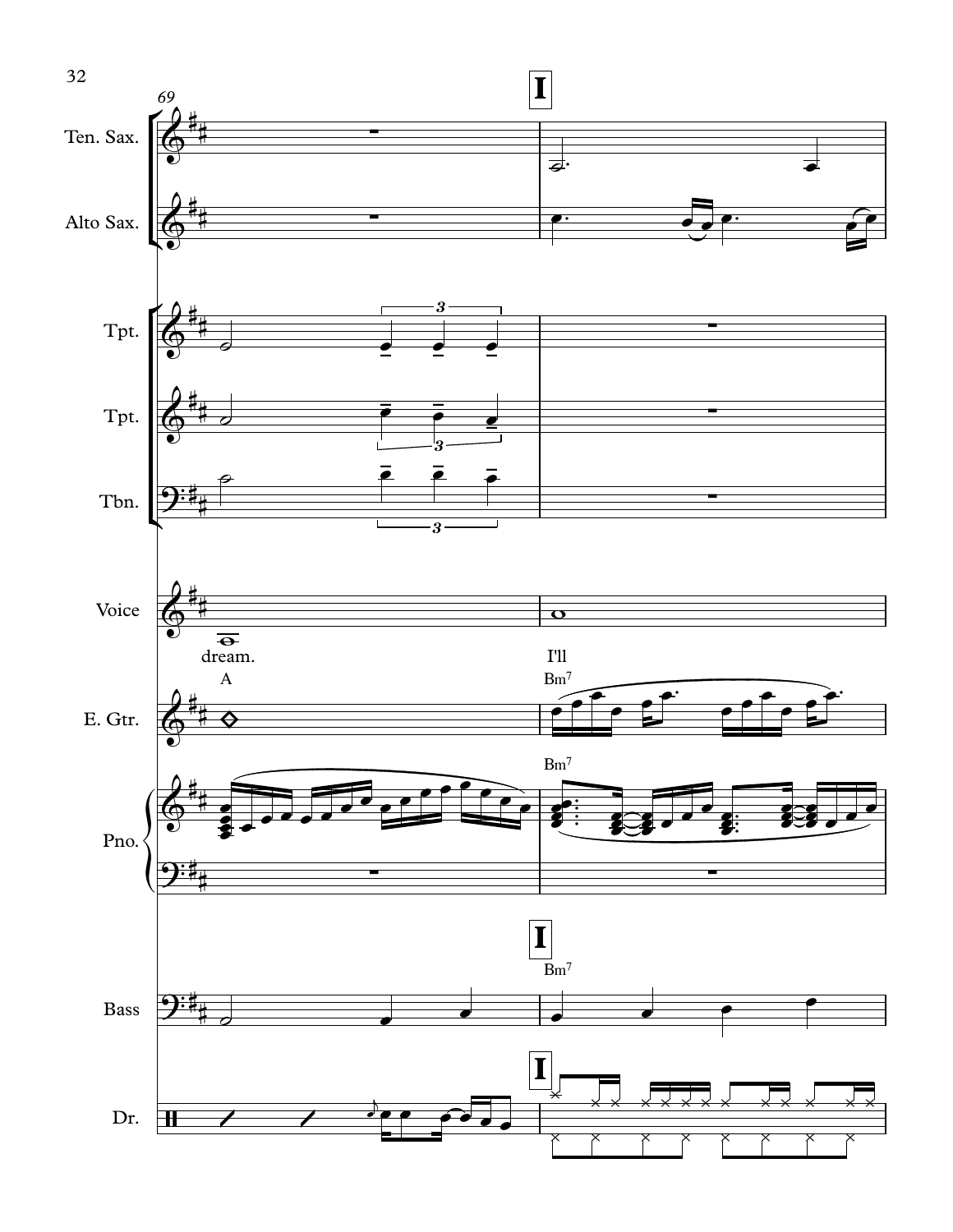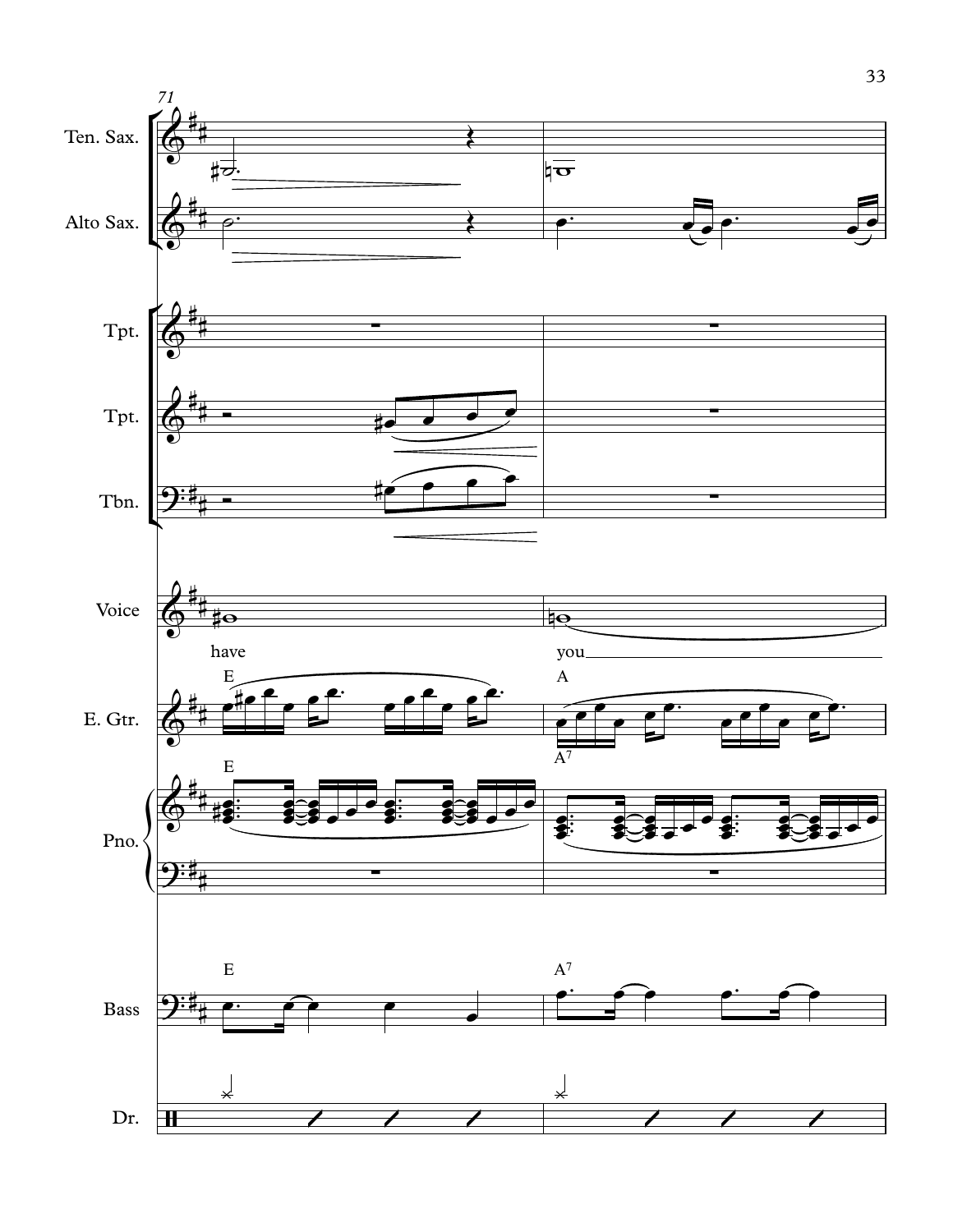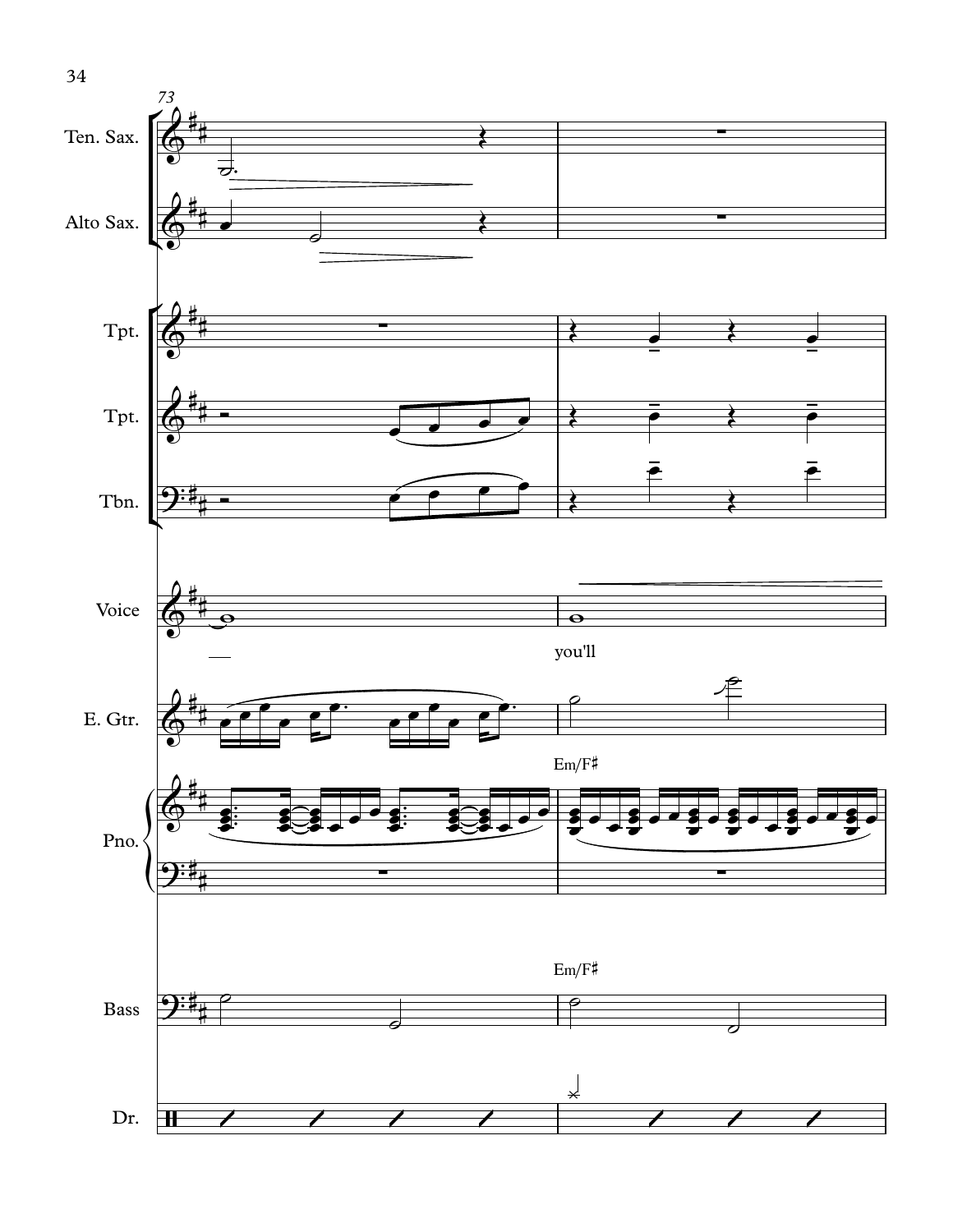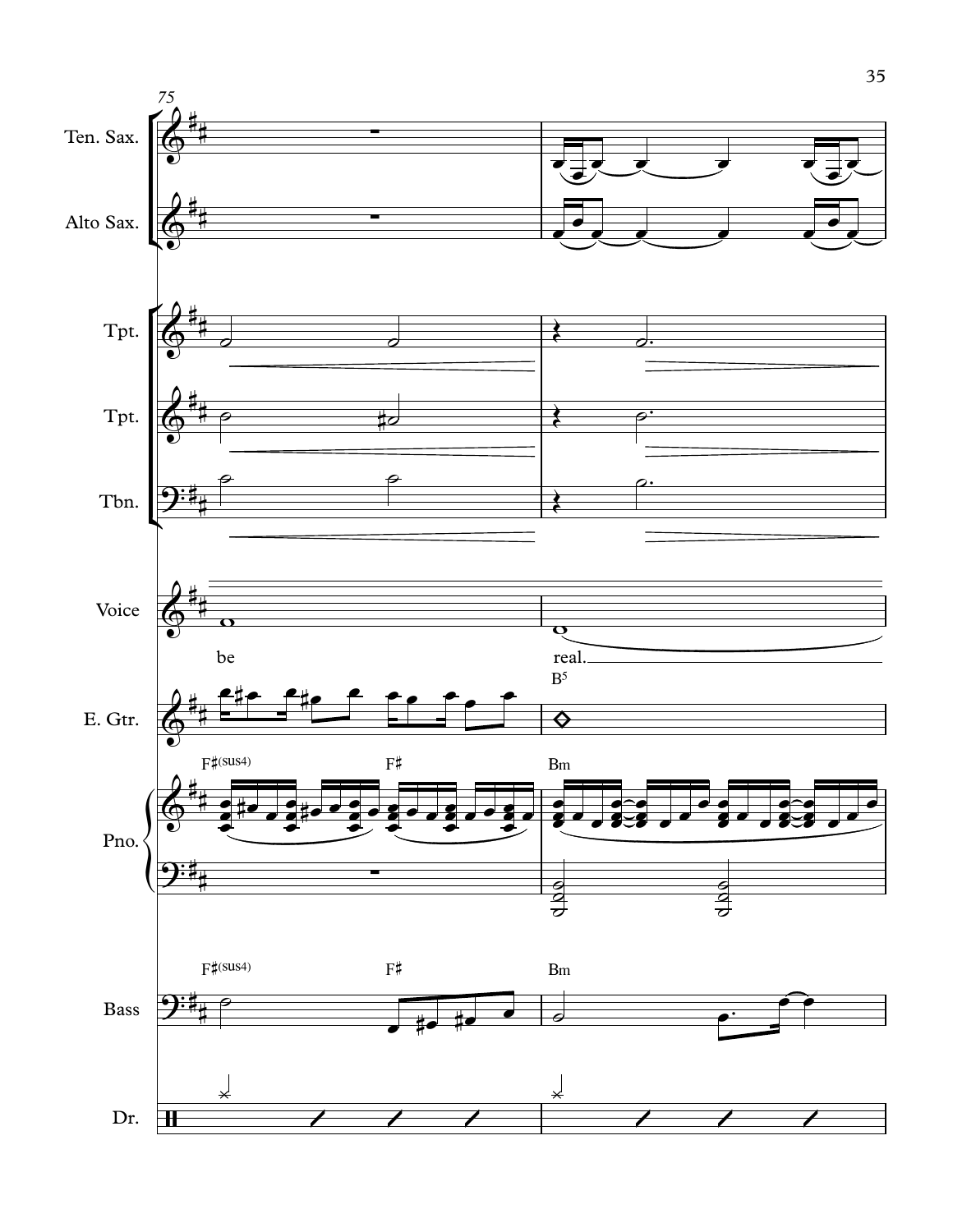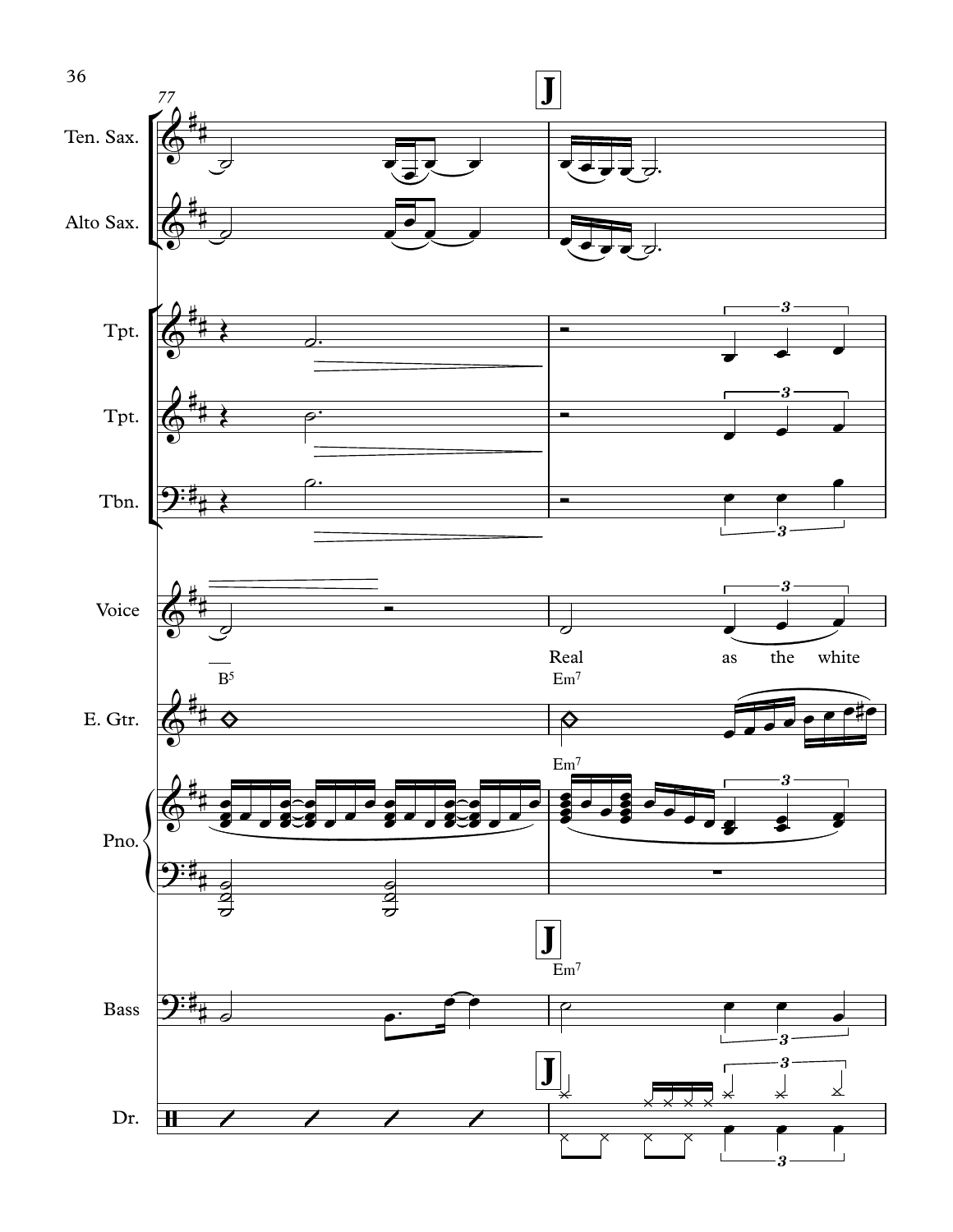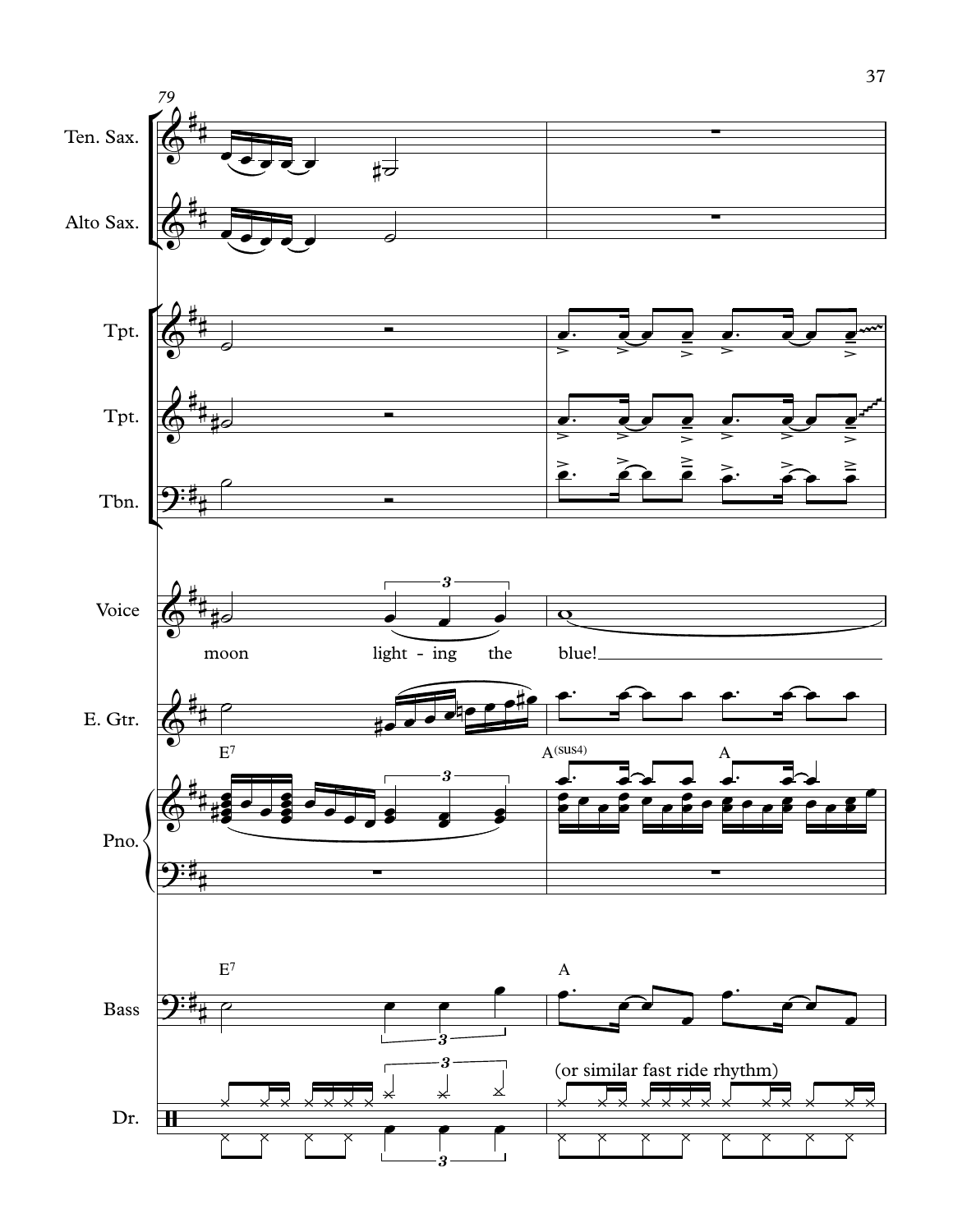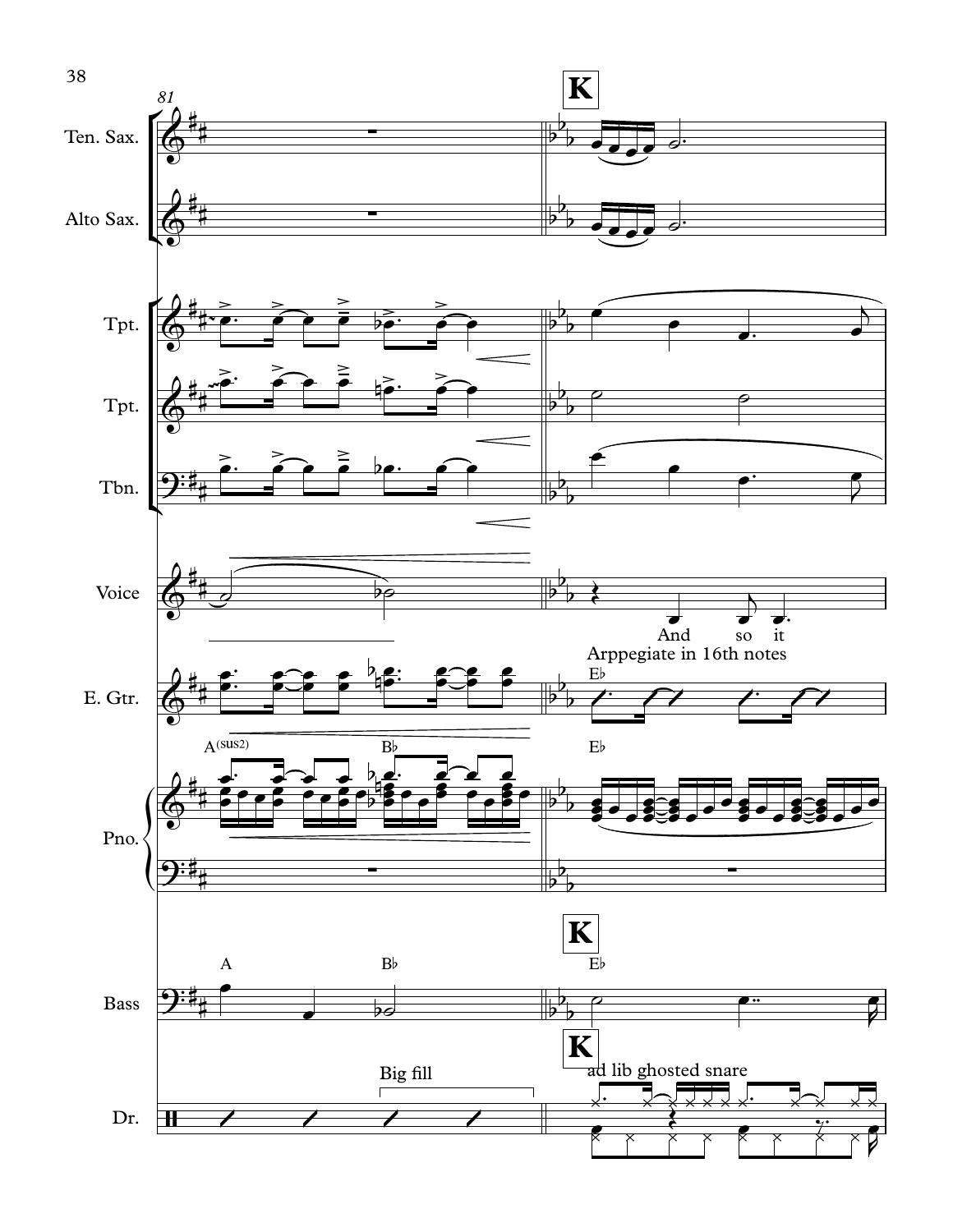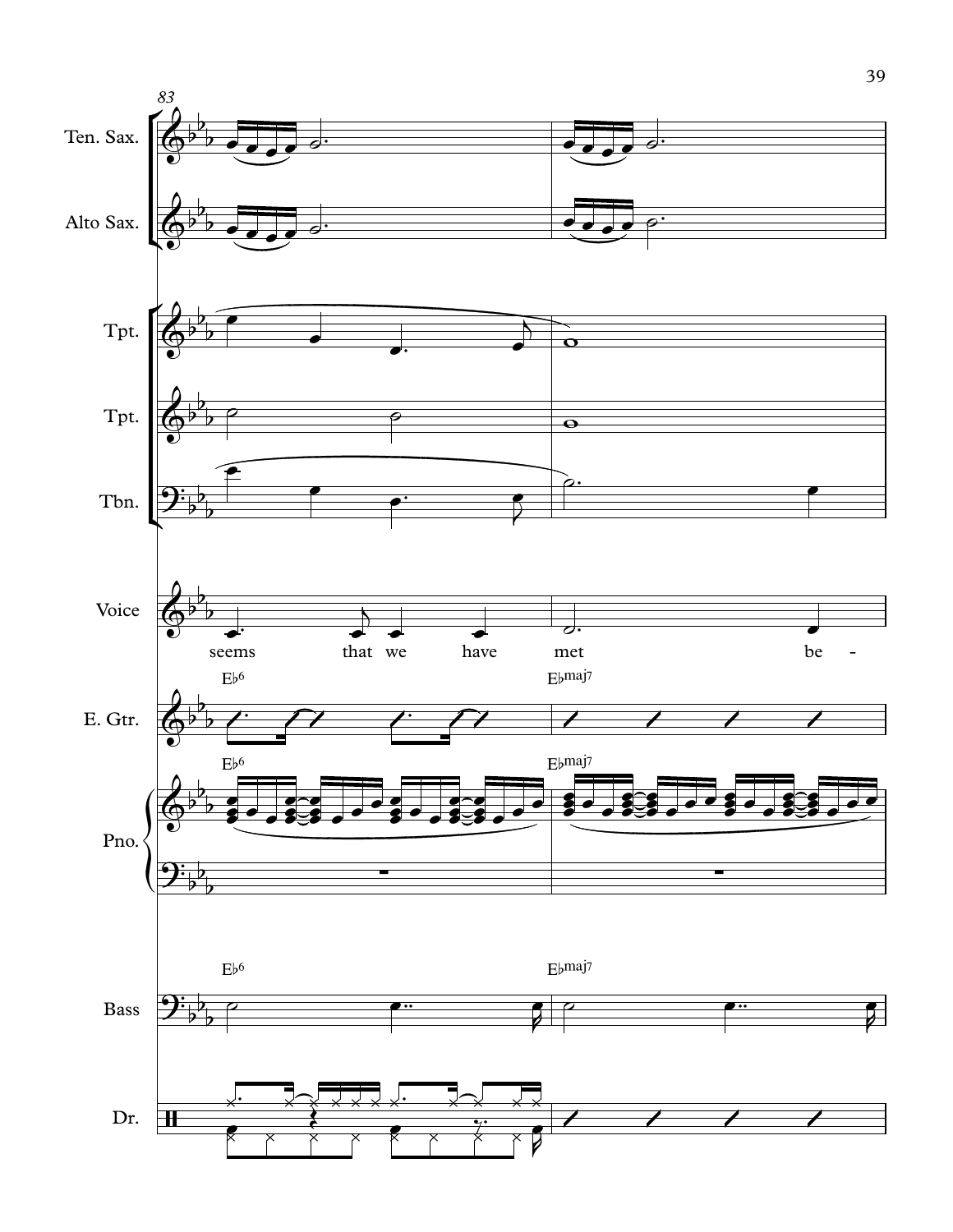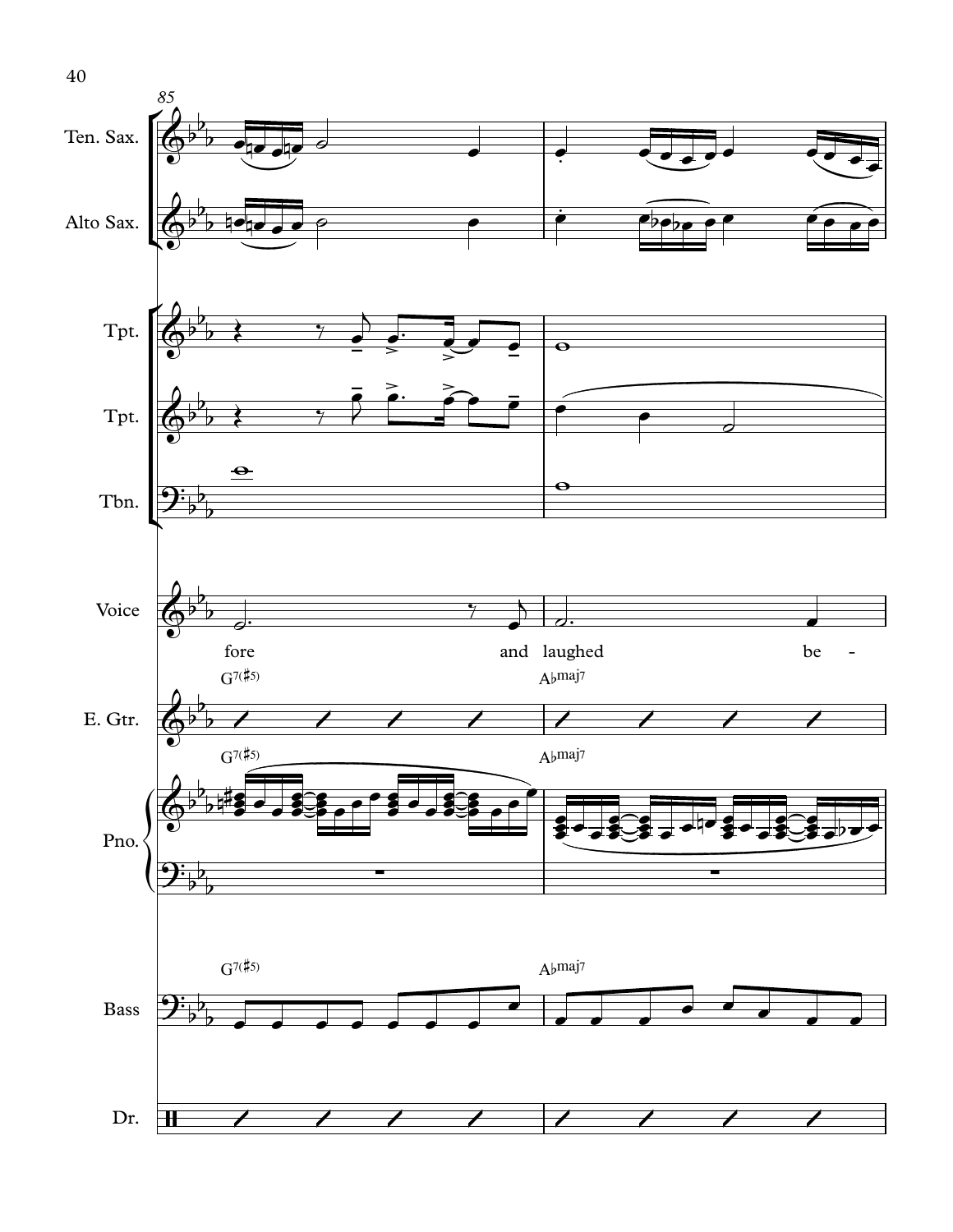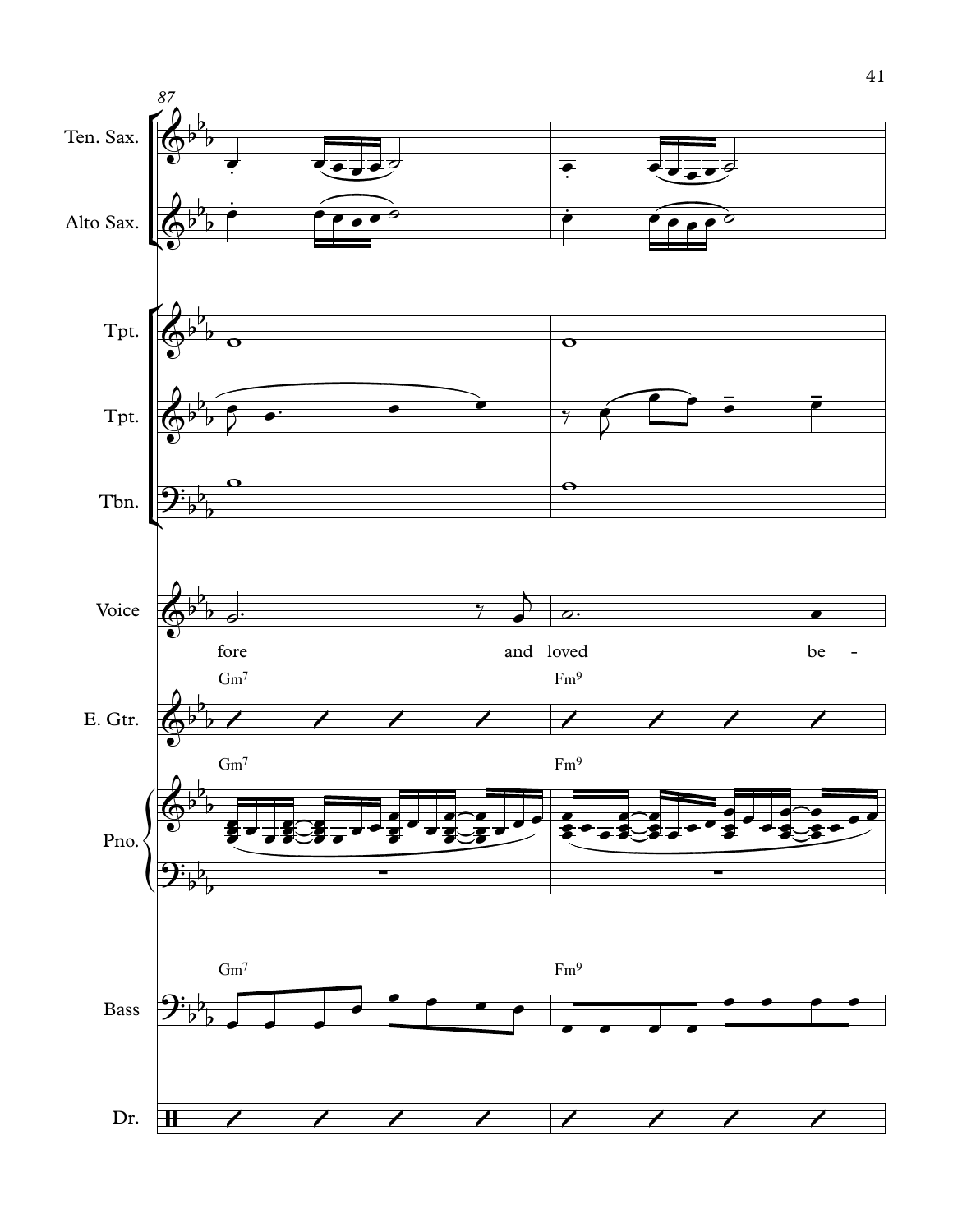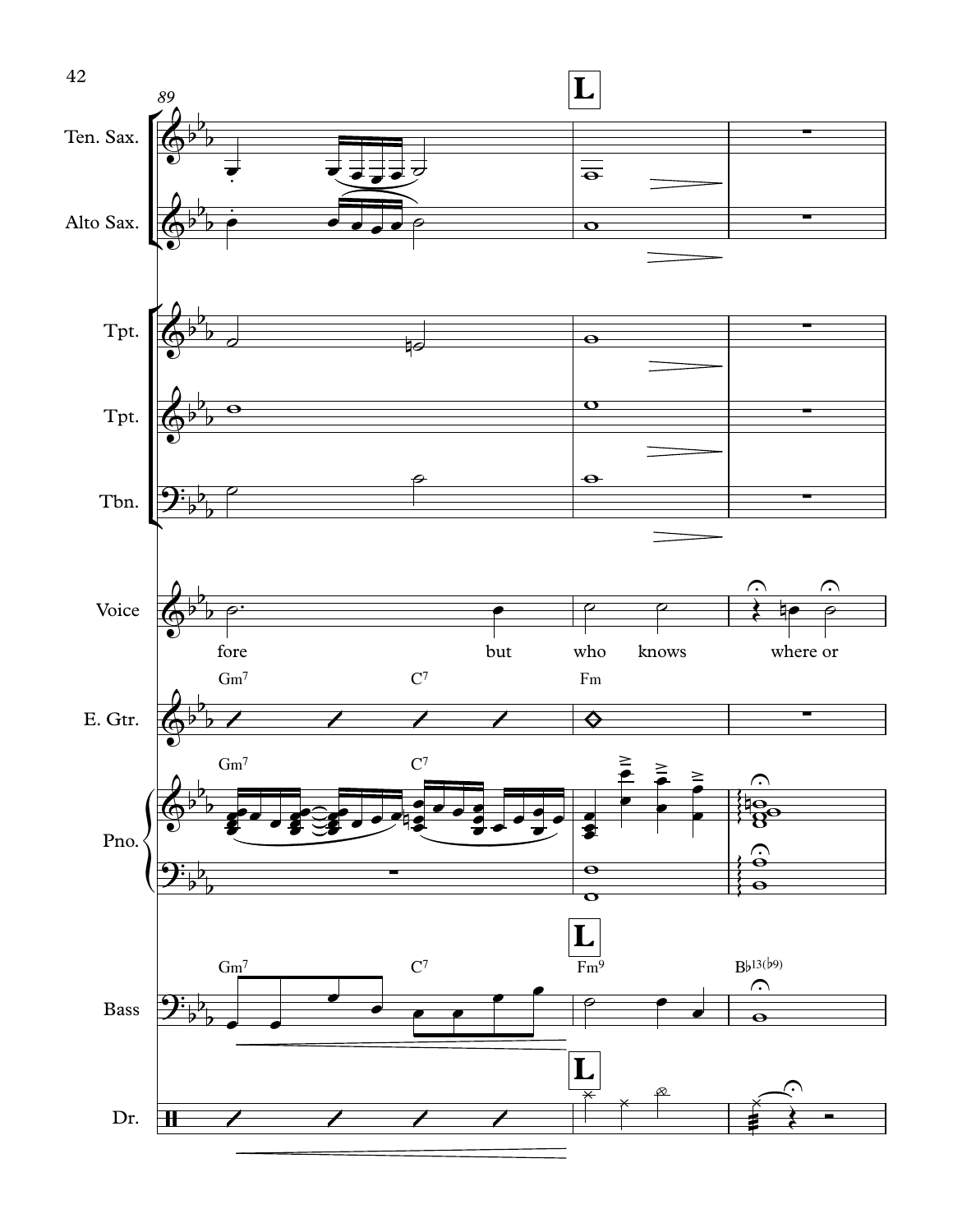